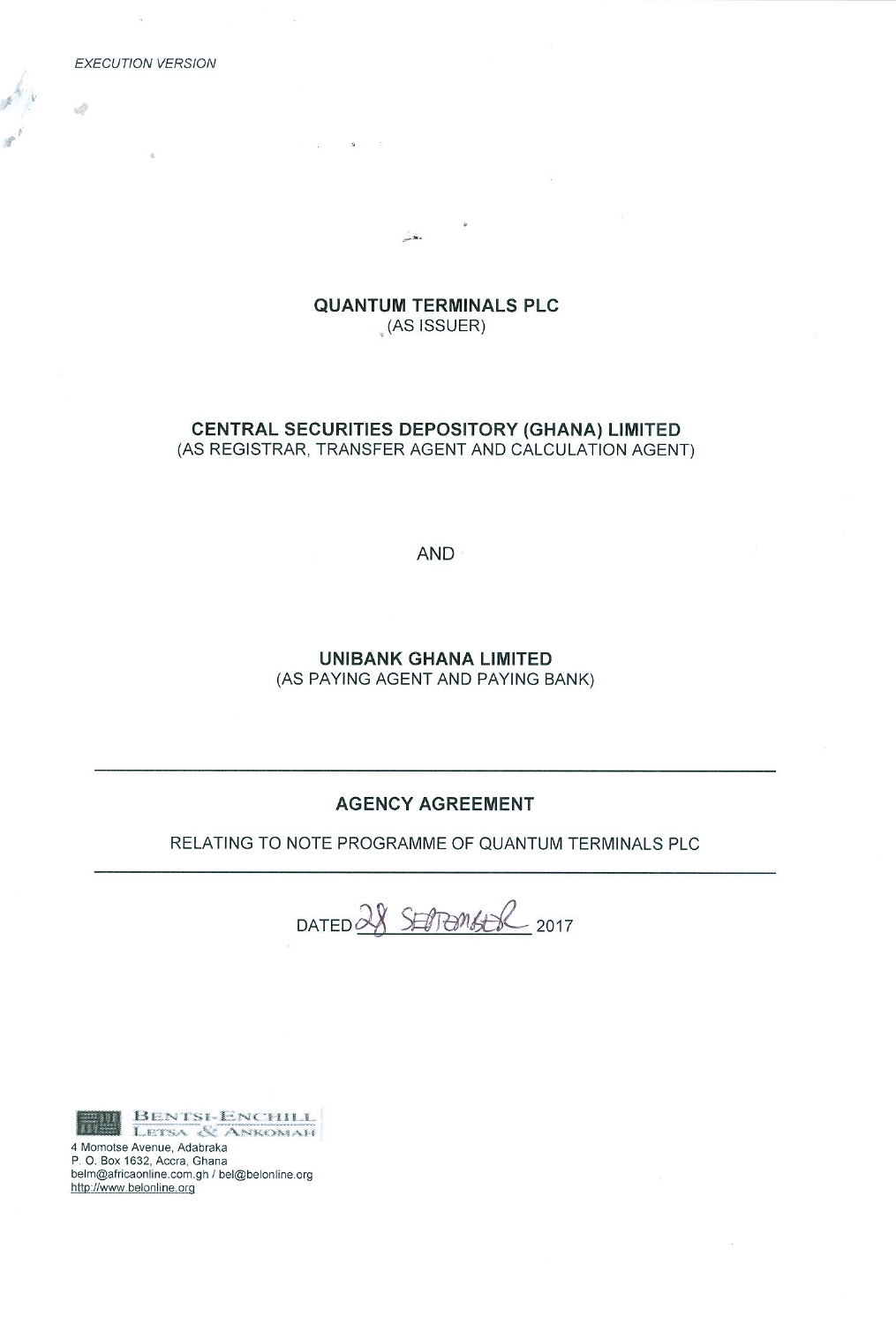# **TABLE OF CONTENTS**

| $\mathbf{1}$ .  |                                                                         |
|-----------------|-------------------------------------------------------------------------|
| 2 <sub>1</sub>  |                                                                         |
| 3.              | APPOINTMENT OF CSD AS REGISTRAR, TRANSFER AGENT AND CALCULATION AGENT   |
| 4.              | APPOINTMENT OF TRUSTEE AS PAYING AGENT AND PAYING BANK 5                |
| 5.              |                                                                         |
| 6.              |                                                                         |
| 7 <sub>1</sub>  |                                                                         |
| 8.              | CONDITIONS OF CSD'S OBLIGATIONS AND CHANGES OF REGISTRAR, CALCULATION   |
| 9.              | CONDITIONS OF TRUSTEE'S OBLIGATIONS AS PAYING AGENT AND PAYING BANK  13 |
| 10 <sub>1</sub> |                                                                         |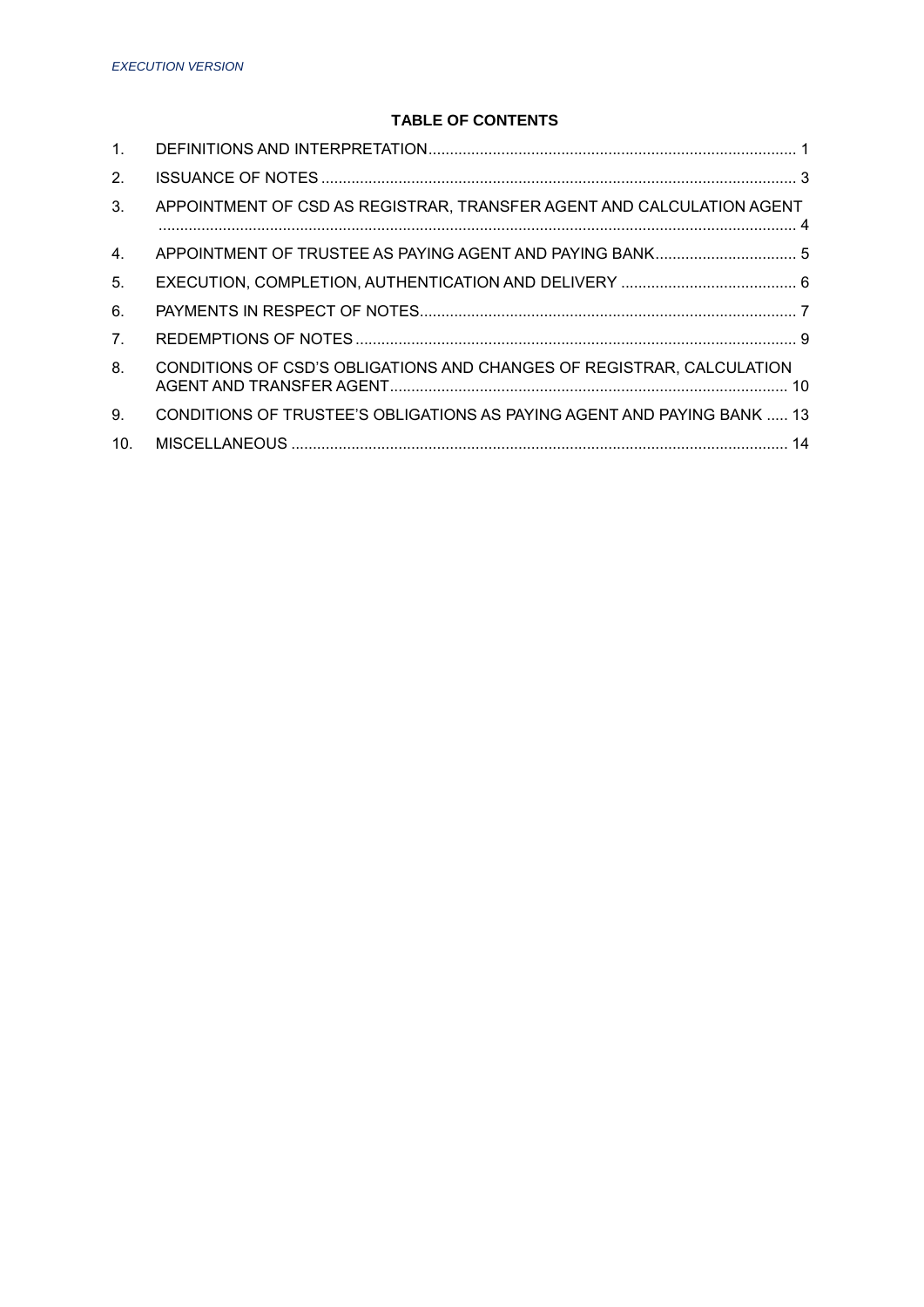**EXECUTION VERSION** 

 $GBA|234^0$ 

THIS AGENCY AGREEMENT is made this day  $\frac{\partial \mathcal{M}}{\partial n}$  of September 2017

### **BETWEEN**

- $(1)$ **QUANTUM TERMINALS PLC, a public limited liability company incorporated under the laws** of Ghana with registration number PL000372016 and whose registered office is at H/No. E17/9 Ablade, Kanda, Accra, Ghana (the "Issuer");
- CENTRAL SECURITIES DEPOSITORY (GHANA) LIMITED, a company incorporated under  $(2)$ the laws of Ghana, whose registered office is at 4<sup>th</sup> Cedi House, Liberia Road, Accra, Ghana  $(the "CSD")$ :

#### AND

 $(3)$ UNIBANK GHANA LIMITED, a private limited liability company incorporated under the laws of Ghana with registration number CS032392016 and whose registered office is on the 13<sup>th</sup> Floor of the World Centre Building, Accra, Ghana (the "Trustee").

## **WHEREAS:**

- $(A)$ The Issuer wishes to establish a note programme to raise GHS 140,000,000 (the "Note Programme") for the purpose of refinancing its existing indebtedness towards Standard Chartered Bank and Standard Chartered Bank Ghana Limited and funding its general corporate purposes on the terms and conditions set out in the Prospectus (as defined below).
- $(B)$ The Issuer intends to apply for listing of the notes to be issued under the Note Programme (the "Notes") on the Ghana Fixed Income Market (the "GFIM").
- $(C)$ By resolutions dated September 20, 2016, the board of directors and the sole shareholder. respectively, of the Issuer approved the establishment of the Note Programme and the listing of the Notes on the GFIM.
- $(D)$ The CSD has agreed to act as registrar, transfer agent and calculation agent for the Issuer in relation to the Note Programme and subject to the terms of this Agreement.
- $(E)$ The Trustee has agreed to act as paying agent and paying bank in relation to the Note Programme and subject to the terms of this Agreement.

# NOW THIS AGREEMENT WITNESSES AND IT IS HEREBY DECLARED as follows:

#### $1.$ **DEFINITIONS AND INTERPRETATION**

#### **Definitions**  $1.1$

Words and expressions defined in the Prospectus and the Conditions shall, unless expressly defined in this Agreement or the context otherwise requires, have the same meanings when used in this Agreement. In addition, the following definitions apply:

"Agreement" means this agreement as originally executed or as may from time to time be amended by the Parties;

"Applicable Pricing Supplement" means the pricing supplement issued in relation to each Series or Tranche of Notes giving details of that particular Series or Tranche of Notes and the terms and conditions applicable to each Note in that Series or Tranche of Notes in so far as such terms and conditions are different from the Conditions of the Notes;

"Business Day" means, a day (other than a Saturday or Sunday or official public holiday) on which banking institutions are generally open for the conduct of business in Ghana;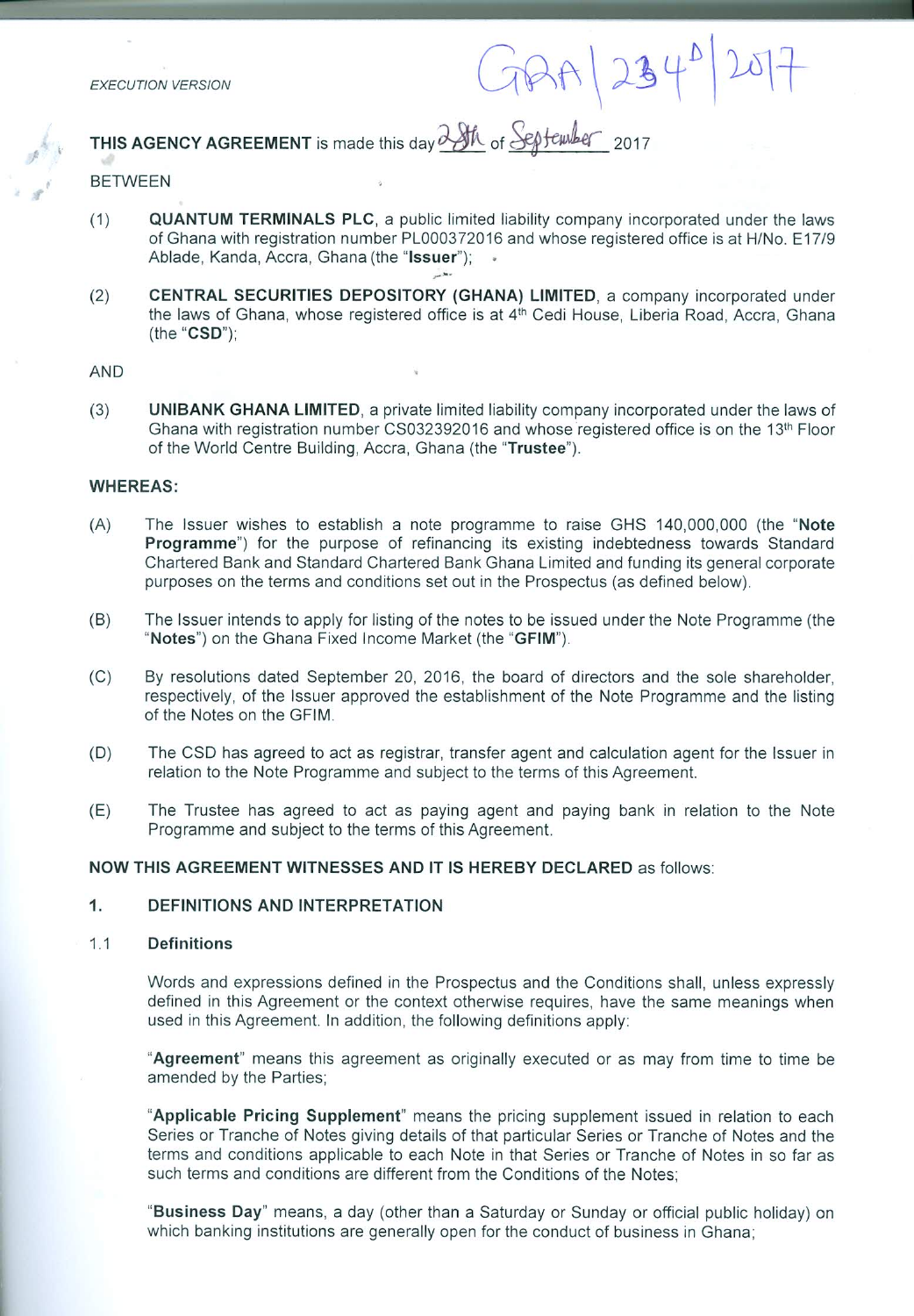"**CSD**" means the Central Securities Depository (Ghana) Limited, a company incorporated in Ghana and operating as a central securities depository, which shall act as registrar, transfer agent and calculation agent for the Note Programme in accordance with the terms of this Agreement, or any additional or alternate depository approved by the Issuer;

"**Conditions**" means the terms and conditions of the Notes (as amended, modified or supplemented from time to time), which are contained in the Prospectus and set out under Exhibit B (*Conditions*);

"**Dealer**" means a dealer specified in an Applicable Pricing Supplement;

"**Depository**" means the Central Securities Depository, a company incorporated in Ghana and operating as a central securities depository where Noteholders will be credited with the Notes and information on the Noteholders will be maintained, or any additional or alternate depository approved by the Issuer;

"**Ghana**" means the Republic of Ghana;

"**GHS**" means the lawful currency of Ghana, being the Ghana Cedi and any divisions thereof, or any successor currency;

"**Incumbency Certificate**" has the meaning specified in Clause 5.2 of this Agreement;

"**Instruction**" has the meaning specified in Clause 5.3 of this Agreement;

"**Issue Date**" means, with respect to a Tranche or Series of Notes, the date of issue of such Notes;

"**Noteholder**" and "**Holder**" each means, the holder of a Note or Notes, from time to time, and recorded as such in the Register;

"**Outstanding**" means, in relation to the Notes, all the Notes issued except (a) those which have been redeemed in accordance with the Conditions, (b) those in respect of which claims have become void, and (c) those which have been purchased and cancelled as provided in the Conditions; provided that for the purposes of (i) the exercise of any right of the relevant Noteholders (other than to payment) or (ii) the determination of how many Notes are outstanding, those Notes which are beneficially held by or on behalf of the Issuer and not cancelled shall (unless no longer so held) be deemed not to remain outstanding. Save for the purpose of the *proviso* herein, the Trustee shall rely on the records of the Depository in relation to any determination of the nominal amount outstanding of each Note;

"**Parties**" means the parties to this Agreement, and each a "**Party**";

"**Programme Documents**" means the Prospectus, any Applicable Pricing Supplement, this Agreement, the Trust Agreement and any documents specified as such by the Trustee, and "**Programme Document**" means any one of them, as evident from the context;

"**Prospectus**" means the prospectus prepared by the Issuer in connection with the Note Programme and dated on or about the date of this Agreement, as amended, modified or supplemented from time to time;

"**Register**" means the register maintained by the Depository in electronic form; and

"**Trust Agreement**" means the trust agreement dated on or about the date of this Agreement (and any amendments thereto) and entered into between the Issuer and the Trustee in terms of which the Trustee agrees to act as trustee for the protection and enforcement of the rights of the Noteholders.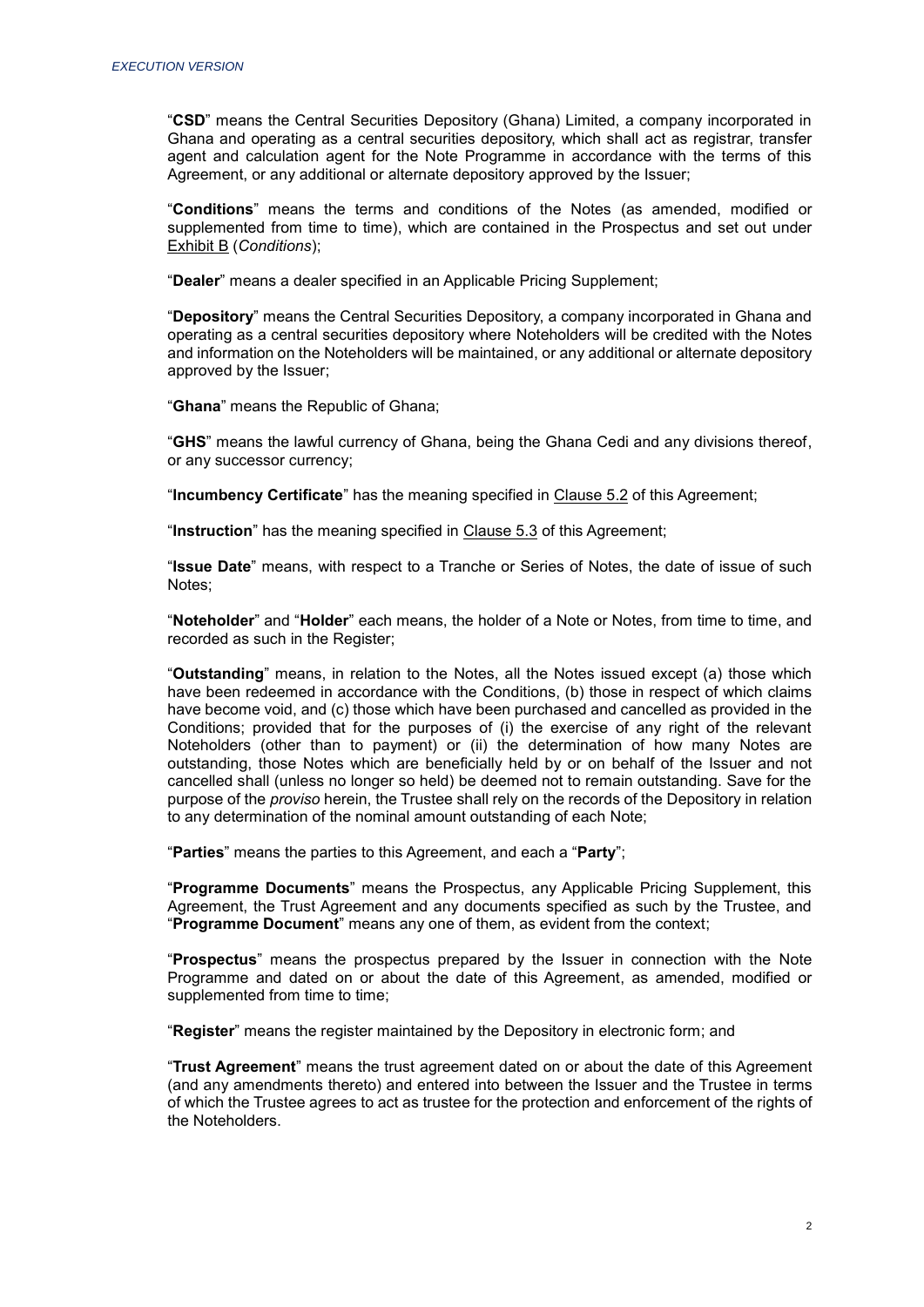# 1.2 **Interpretation**

In this Agreement:

- (a) *statutory modification:* references to any provision of any statute shall be deemed also to refer to any statutory modification or re-enactment thereof or any statutory instrument, order or regulation made thereunder or under such modification or reenactment;
- (b) *tax:* references to costs, charges or expenses shall include any value added tax or similar tax charged or chargeable in respect thereof;
- (c) *replacements, etc.:* references to any party to any Programme Document shall include any replacement, additional or substitute person acting in the relevant capacity pursuant to the terms of such Programme Document;
- (d) *headings*: the headings and sub-headings are for ease of reference only and shall not affect the construction of this Agreement; and
- (e) *general*: unless the context otherwise requires, words importing the singular, include the plural and *vice versa*, words importing the masculine gender include the feminine and words importing persons include corporate bodies.

## <span id="page-4-0"></span>**2. Issuance of Notes**

# 2.1. **General**

Notes will be issued in one or more series or tranches (each, a "**Series**" or "**Tranche**") having one or more Issue Dates and on terms otherwise identical (or identical other than in respect of the first payment of Interest), the Notes of each Series or Tranche being intended to be interchangeable with all other Notes within the same Series or Tranche. Notes may bear Interest (at fixed or floating rates), with Principal Amount repayable at a fixed amount, with or without premium, as specified in the Conditions. Each particular Series or Tranche of Notes will be in one or more of the forms authorised in Clause 2.4. Notes shall be denominated and Principal Amount or Interest paid, in GHS.

All Notes will be issued in accordance with this Agreement.

## 2.2. **Programme Limit**

The aggregate nominal amount of Notes which may be issued under each Tranche or Series will be designated by the Issuer.

## 2.3. **Terms of an Issue**

Prior to the issuance of any Series or Tranche of Notes, the terms and conditions of such Notes shall be established by the Applicable Pricing Supplement issued in respect of each Series or Tranche and the Issuer shall give the CSD and the Trustee not less than three (3) Business Days' prior written notice of such proposed issuance, confirming the terms and conditions of the Notes to be issued.

# 2.4. **Forms of Notes**

Each Series or Tranche of Notes issued pursuant to this Agreement shall be issued in dematerialised form and registered as follows:

2.4.1 each Series or Tranche of Notes shall be in dematerialised form, with each Notes registered electronically on its Issue Date by the Depository. The Notes may be held and transferred in accordance with procedures implemented by the Depository; and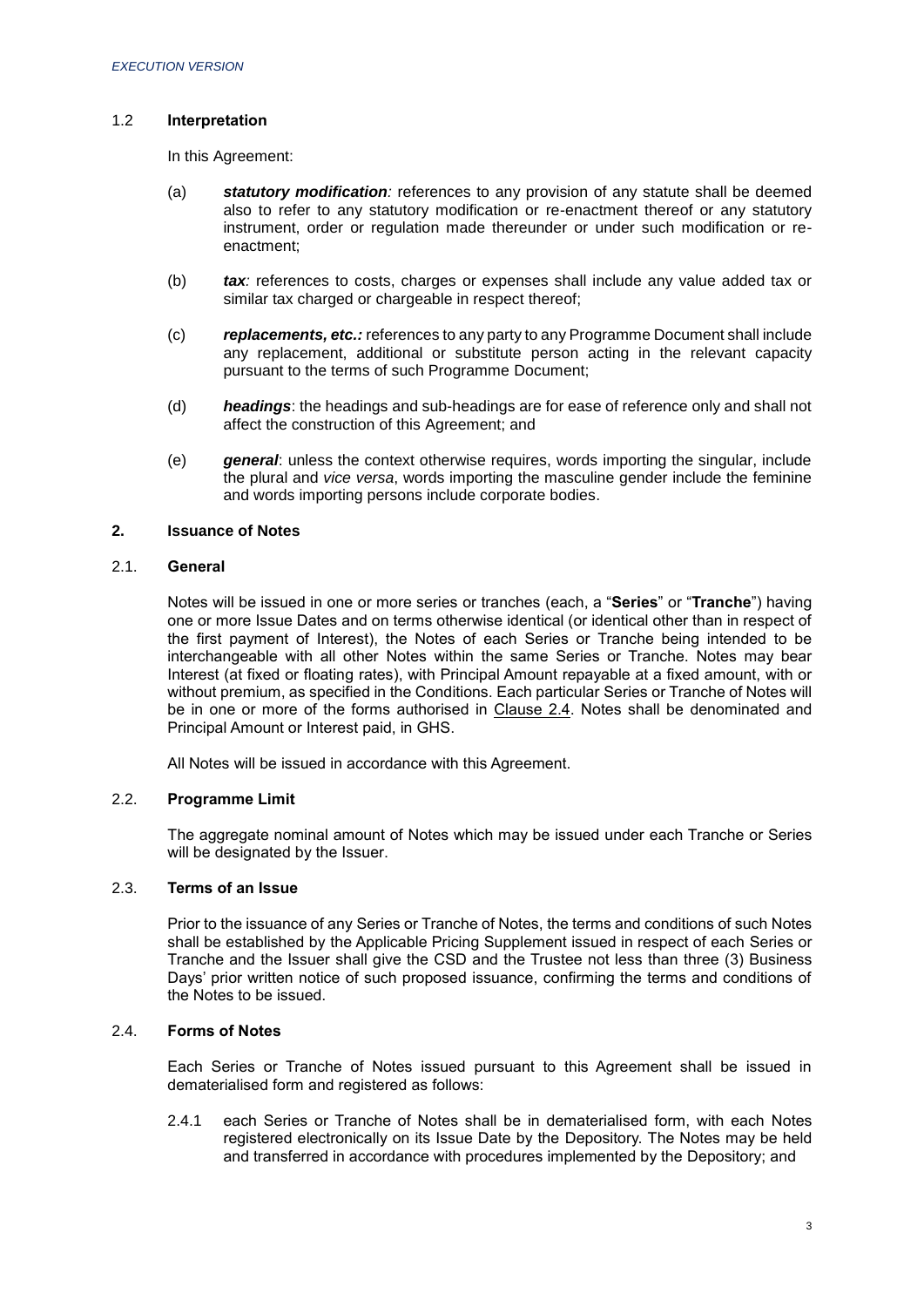2.4.2 each Series or Tranche of Notes shall be represented by one certificate in registered global form (a "**Global Note Certificate**"), substantially in the form of Exhibit A attached hereto, deposited on its or their Issue Date with the Trustee and registered in the name of the Trustee who will hold all the Notes as nominee for the Noteholders.

## 2.5. **Specified Denominations**

Notes will be issued in such specified denominations as set forth in the Applicable Pricing Supplement.

## 2.6. **Maturities**

Subject to compliance with applicable law and relevant rules of the GFIM, Notes may be issued with specified maturities in accordance with the Applicable Pricing Supplement and may be subject to early redemption in whole or in part, as specified in the Applicable Pricing Supplement.

## 2.7. **Further Issues**

Subject to the approval of the SEC, the Issuer may, from time to time without the consent of the Notesholders and in accordance with the Trust Agreement, issue further securities ranking *pari passu* with the Notes in all respects (except for Interest, the first Interest Payment Date and Issue Date) and so that such further issue shall be consolidated and form a single series with the outstanding securities of any Series (including the Notes of such Series), or upon such terms as the Issuer may determine at the time of their issue.

# 2.8. **Governing Law of Notes**

Each Series or Tranche of Notes, and any non-contractual obligations arising out of or in connection with them, are governed by, and shall be construed in accordance with Ghanaian law.

## <span id="page-5-0"></span>**3. Appointment of CSD as Registrar, Transfer Agent and Calculation Agent**

## 3.1. **Appointment**

The Issuer hereby appoints the CSD as registrar, transfer agent and calculation agent in respect of the Notes upon the terms and subject to the conditions set forth in this Agreement and the CSD hereby accepts such appointment.

# 3.2. **Powers, Authorities and Duties of CSD**

The CSD shall have the powers, authority and obligations granted to and conferred upon it in the Notes and in this Agreement and such further powers, authority and obligations as may be mutually agreed upon by the Issuer and the CSD.

The CSD shall perform the following duties:

- 3.2.1. act as transfer agent for any Series or Tranche of Notes to assist in the issue of new Notes and transfer of Issued Notes in accordance with the Conditions and the rules of the Depository thereof;
- 3.2.2.act as registrar for the purpose of:
	- (a) maintaining a Register showing the names, bank account details and addresses of each Noteholder, the amount of the Notes held by each Noteholder;
	- (b) maintaining a Register showing the outstanding amount of Notes in each Series or Tranche of Notes and the Issue Dates thereof;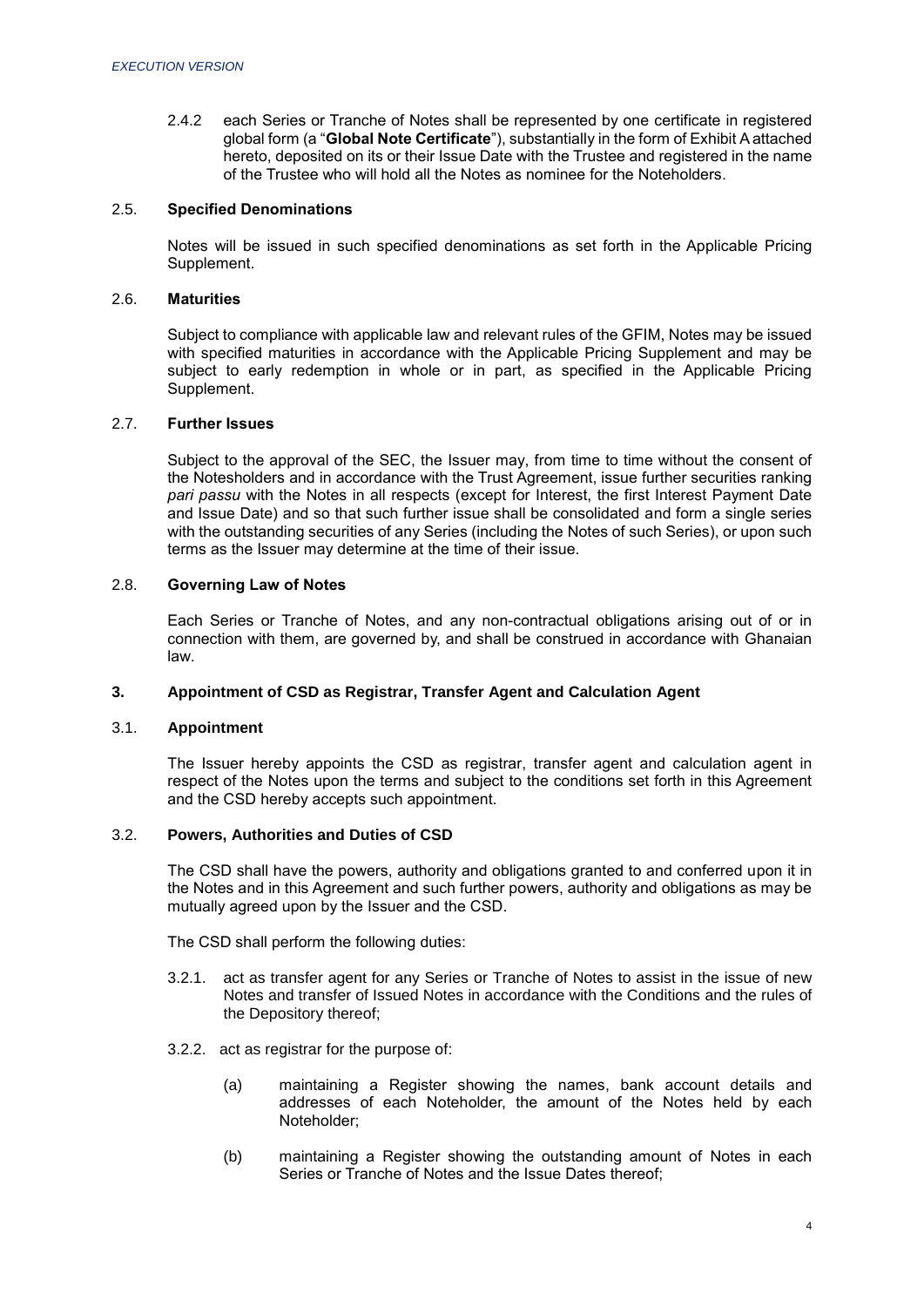- (c) upon receipt of a transfer request, effecting such transfers by making the necessary entries in the Register;
- (d) maintaining a Register showing all subsequent transfers and changes of ownership in respect thereof and the names, bank account details and addresses of the Noteholders;
- (e) recording details of a transfer of Notes and updating the information of existing Noteholders and recording names, bank account details and addresses of transferees in the Register of Noteholders accordingly; and
- (f) making information on Noteholders contained in the Register available to the Issuer and the Trustee or any person authorised by the Issuer and the Trustee and delivery to such authorised person all lists of registered Noteholders, their addresses, bank account details, and holdings as they may reasonably request, and carry out such other acts as may be necessary to give effect to the Conditions.

## 3.3. **Powers, Authorities and Duties of CSD as Calculation Agent**

- 3.3.1. The Calculation Agent shall (as soon as practicable after the Relevant Time or as it may be required to) determine any Interest Rate, obtain any quotation, or calculate any Interest or Redemption Amount or other amount and the relevant Interest Payment Date for review by the Trustee.
- 3.3.2. The Calculation Agent shall cause the determination of such Interest Rate, obtaining of such quotation, or calculation of such Interest or Redemption Amount or other amount (as the case may be) and the relevant Interest Payment Date, to be notified to the Issuer, the Trustee and the Noteholders, no later than the 4th Business Day after such determination or calculation.

# 3.4. **Outstanding Amount**

The CSD shall, upon request from the Issuer, inform the Issuer of the aggregate nominal amount of Notes, or Notes of any particular Series or Tranche, then outstanding at the time of such request.

# 3.5. **Filing of Reports**

The CSD shall, in its capacity as registrar, transfer agent and calculation agent and to the best of its ability, on behalf of the Issuer and on the basis of the information and documentation it has in its possession, submit all reports or information on a timely basis as may be required by any relevant law, regulation or guideline. In addition, the CSD shall prepare and provide to the Issuer such other reports relating to the Notes as the Issuer may request from time to time.

# <span id="page-6-0"></span>**4. Appointment of Trustee as Paying Agent and Paying Bank**

# 4.1. **Appointment**

The Issuer hereby appoints the Trustee as paying bank and paying agent in respect of the Notes upon the terms and subject to the conditions set forth in this Agreement and the Trustee hereby accepts such appointment.

## 4.2. **Powers, Authorities and Duties of Trustee as Paying Agent and Paying Bank**

4.2.1. The Trustee shall have the powers, authority and obligations granted to and conferred upon it in the Notes and in this Agreement and such further powers, authority and obligations as may be mutually agreed upon by the Issuer and the Trustee.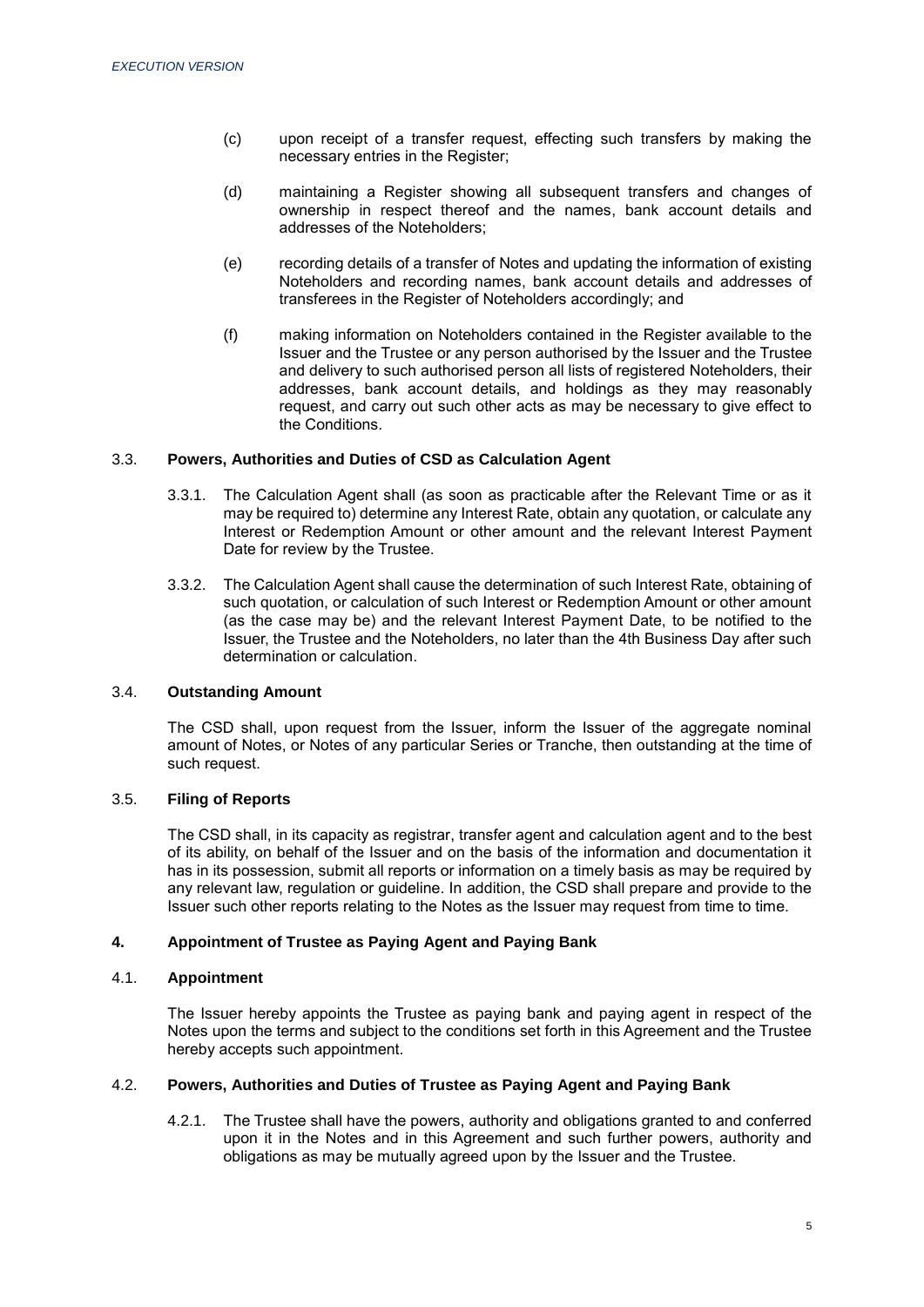4.2.2. The Trustee shall act as paying bank and paying agent for the payment of any Principal Amount (which term used in this Agreement shall include payments of redemption amounts and payments by way of scheduled amortisation, upon final maturity or early redemption) or, and Interest, if any, on any Series or Tranche of Notes.

## 4.3. **Currency Information**

The Trustee shall notify the Dealers and the Issuer of any material change in circumstances of which it becomes aware (without imposing an obligation to enquire), whether by change in any applicable law, regulation, directive, or otherwise, relating to the GHS, the substance of which would affect, or require a material modification of, the Conditions of unissued Notes under the Notes Programme.

#### 4.4. **Account of the Issuer**

All funds held by the Trustee for payment of any Principal Amount or Interest on the Notes shall be segregated from other funds of the Trustee except as required by law and as set forth herein and in the Notes, and shall be applied as set forth herein and in the Notes.

## 4.5. **Forwarding of Notices**

- 4.5.1 If the Trustee shall receive any notice or demand addressed to the Issuer by a Noteholder, the Trustee shall promptly (and no later than forty-eight (48) hours from the date of receipt of such notice or demand) forward such notice or demand to the Issuer in the manner provided under Clause 10.4. The Issuer shall (where applicable and within ten (10) Business Days of receipt of such forwarded notice or demand) provide the Trustee with a response or feedback in relation to the relevant notice or demand.
- 4.5.2 The Trustee will give notices to Noteholders to the extent required by, and in accordance with, the Conditions or the provisions of this Agreement. Such notices shall be given in the name of and at the expense of the Issuer.

# <span id="page-7-0"></span>**5. Execution, Completion, Authentication and Delivery**

#### 5.1. **Execution**

Registered Notes shall be represented by a Global Note Certificate executed on behalf of the Issuer by a director of the Issuer authorised to execute the Global Note Certificate ("**Authorised Signatory**"). Any Global Note Certificate issued in respect of the Notes shall bind the Issuer, notwithstanding that Authorised Signatory no longer serves as an Authorised Signatory provided such person was authorised at the time of the signing.

#### 5.2. **Authorised Signatories**

From time to time, the Issuer shall furnish the CSD with a certificate certifying the incumbency and specimen signatures of the Authorised Signatories of the Issuer (the "**Incumbency Certificate**"). Until the CSD receives a subsequent Incumbency Certificate the CSD shall be entitled to rely on the last such Incumbency Certificate delivered to it for purposes of determining who is an Authorised Signatory.

#### 5.3. **Authentication and Completion**

Prior to the Issue Date of each Series or Tranche of Notes the Issuer shall deliver to the CSD one or more instructions, substantially in the form of Exhibit C attached hereto ("**Instruction**"), signed by an Authorised Signatory confirming the terms and conditions of the Notes of such Series or Tranche. The CSD, as applicable, shall authenticate and deliver the Notes in accordance with the Instructions and the Applicable Pricing Supplement. If so instructed by an Instruction, prior to authenticating and delivering any Note, the CSD shall complete such Note with the additional terms, if any, specified in the Applicable Pricing Supplement.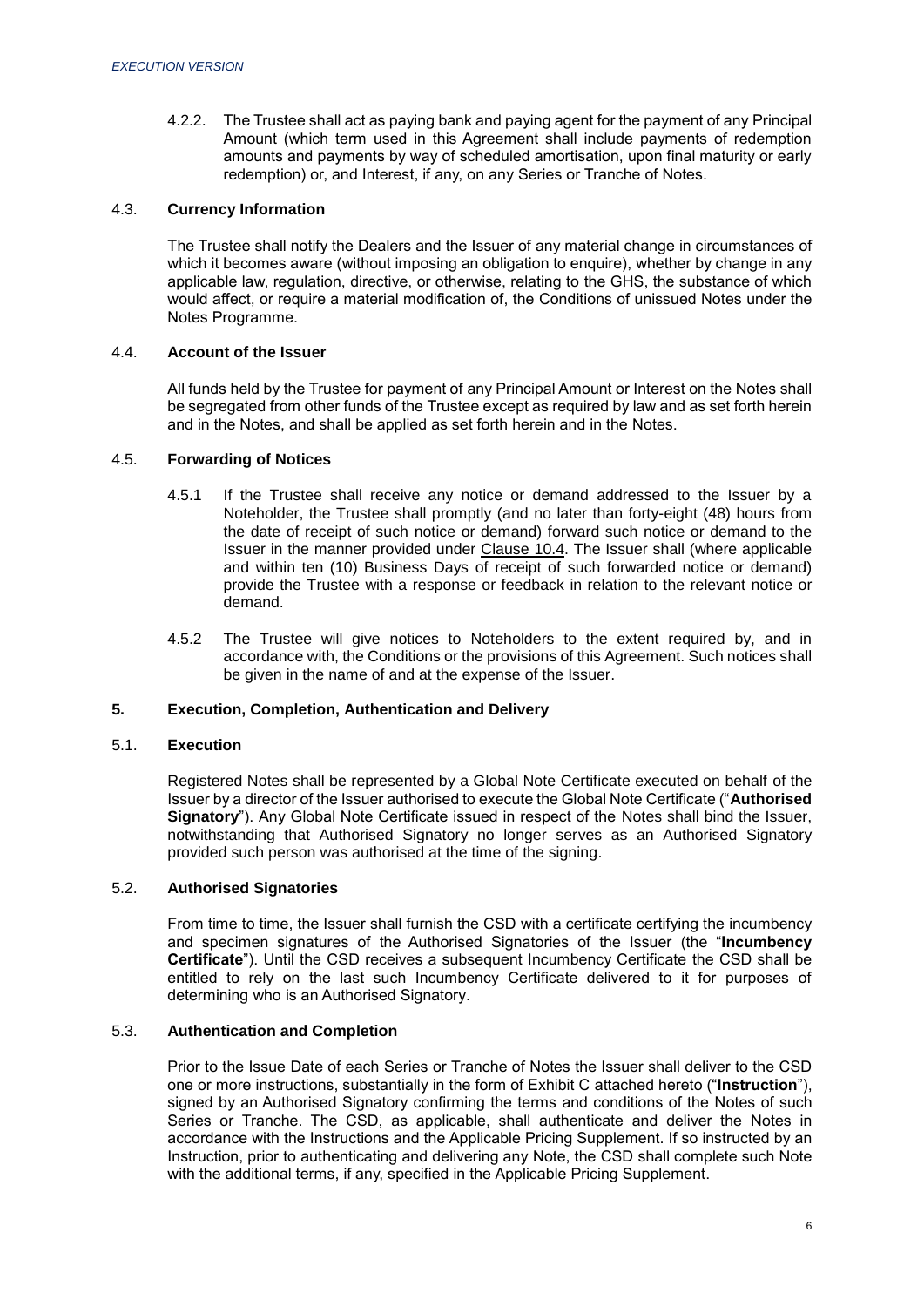# 5.4. **Delivery of and Payment for Notes**

- 5.4.1. Unless otherwise agreed among the Issuer, the Trustee and the relevant Dealer in respect of a particular Series or Tranche of Notes in the Applicable Pricing Supplement, payment for such Series or Tranche of Notes shall be made into the Escrow Account for such Series or Tranche of Notes, in an amount equal to the issue price of the Notes upon the issuance of any Notes.
- 5.4.2. Upon the issuance of any Notes, the CSD as registrar shall record the details of the person who is designated by the Dealer(s) or the Issuer, as the case may be, as the registered holder of such Notes. In addition to the provisions set forth below, the specific settlement procedures operated by the Depository will be used for settling the Notes on the GFIM.
	- (a) The Trustee shall, upon receipt of payment in full therefore, deliver a receipt evidencing payment to the relevant Dealer for the benefit of the purchaser of such Notes. The CSD shall credit the accounts of the Notesholders held with the Depository with the Notes purchased.
	- (b) The Trustee shall hold a Global Note Certificate representing the issued Notes of each Series or Tranche, executed and authenticated by the CSD, for the benefit of all the Notesholders against payment on the applicable Issue Date to the respective accounts of Notesholders of the Notes represented by such Global Note Certificate.
	- (c) The CSD shall enter the issue of the Notes into the electronic book entry system on the Depository pursuant to Clause 3.2.2.

# 5.5. **Information System**

In the event that the Issuer, the Trustee and the CSD determine to establish an electronic system for the transmission of instructions and other information, the terms and conditions relevant to such transmissions will be set forth in a separate agreement between the parties.

## 5.6. **The Issuer's Representations and Warranties**

Each Instruction given to the CSD by the Issuer in accordance with this Clause 5 shall constitute a representation and warranty to the CSD by the Issuer, that the issuance and delivery of the relevant Notes have been duly and validly authorised by the Issuer, and that such Notes, when completed, countersigned for authentication and delivered, will, upon payment in full, subject to applicable law, constitute the valid and legally binding obligations of the Issuer.

## <span id="page-8-0"></span>**6. Payments in Respect of Notes**

# 6.1. **Payments to Noteholders**

6.1.1. The Issuer will, by 9.00 (GMT) on the tenth (10th) Business Day before any payment in respect of the Notes becomes due (or on such other earlier date as may be specified in the Applicable Pricing Supplement), transfer to the account prescribed by the Trustee, such amount as may be required for the purposes of such payment. Such payment by the Issuer into the account designated by the Trustee shall be a valid discharge by the Issuer of its obligation to pay interest or Principal Amounts due on the Notes, as the case may be.

The Trustee will make payments of Principal Amount and Interest on the Notes to the account designated for the purpose by the respective Noteholders on the due date for payment. In the event that payment by means of electronic funds transfer is not possible, payment will be made by cheque in the manner set out in the Conditions.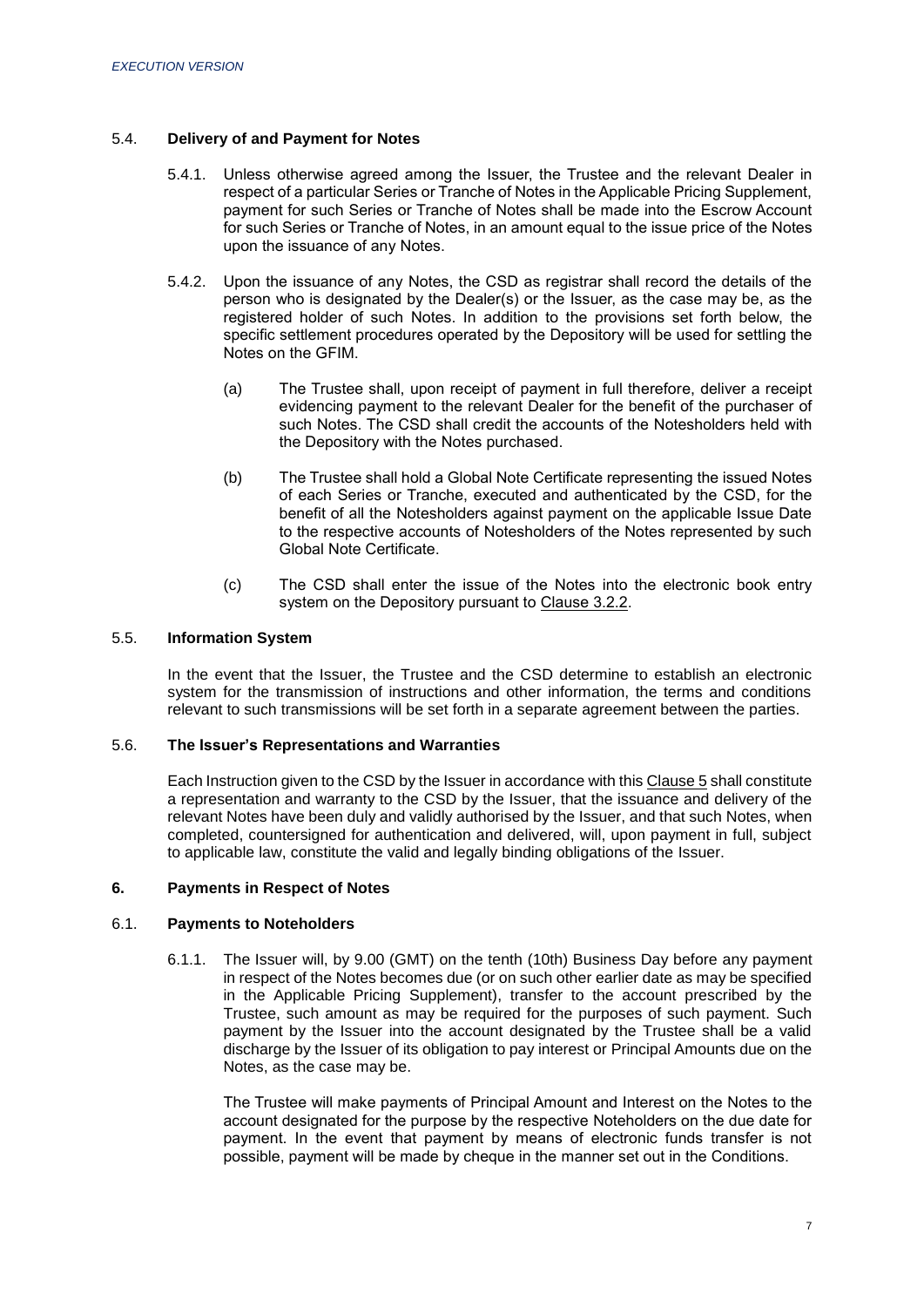6.1.2. Noteholders will not be entitled to any interest or other payment for any delay after the due date if any date for payment is not a Business Day, and the Noteholders will not be entitled to payment until the Business Day convention set out in the Applicable Pricing Supplement. In this Clause 6.1.2, the date on which a payment in respect of a Note becomes due means the first date on which the Noteholders could claim the relevant payment under the Conditions (as modified, amended or supplemented by the Applicable Pricing Supplement). All payments made hereunder shall be in accordance with the Conditions. No commissions or expenses shall be charged to Noteholders.

## 6.2. **Notification of Non-payment**

- 6.2.1. The Trustee will notify the Issuer by facsimile or other rapid means of communication if it has not, by the tenth (10th) Business Day before the due date for any payment is due in respect of the Notes, received the full amount so payable on such date.
- 6.2.2. The Trustee shall confirm to the Issuer, by facsimile or other rapid means of communication, by the second  $(2<sup>nd</sup>)$  Business Day before any payment in respect of the Notes is due, that the amount required for purposes of such payment has been received.

## 6.3. **Payment by Trustee**

The Trustee will, subject to and in accordance with the Applicable Pricing Supplement, pay or cause to be paid on behalf of the Issuer, on and after each due date, the amount due in respect of the Notes, provided, however, that, with respect to monies paid by the Issuer and held by the Trustee in respect of the Principal Amount or Interest, if any, in respect of Notes, the Trustee shall promptly repay to the Issuer any and all such amount remaining unclaimed at the end of one year after such Principal Amount or Interest shall have become due and payable (except for amounts claimed by a Noteholder and paid to such Noteholder prior to the expiration of such one-year period). Upon such repayment, the trust referred to below with respect to the relevant Notes shall terminate and all liability of the Trustee with respect to such monies shall thereupon cease and the holder of any such Notes shall thereafter, as an unsecured general creditor, look only to the Issuer for payment thereof.

# 6.4. **Partial Payments**

- (a) If in respect of any payment falling due on a Note only part of the amount payable in respect of it is paid, the Trustee shall notify the CSD of such partial payments and the CSD shall cause to be made a notation in the Register of the amount paid and the date of payment.
- (b) For the purposes of this Agreement, the Trustee may make partial payment of any payment falling due on a Note if the Issuer fails to make full payment of Interest or Principal Amount to the Trustee on the due date for any payment falling due in respect of the Note(s).

## 6.5. **Cancelled Notes**

The Issuer shall notify the CSD of all Notes that have been cancelled by the Issuer in accordance with the Conditions, and the CSD shall update its records accordingly.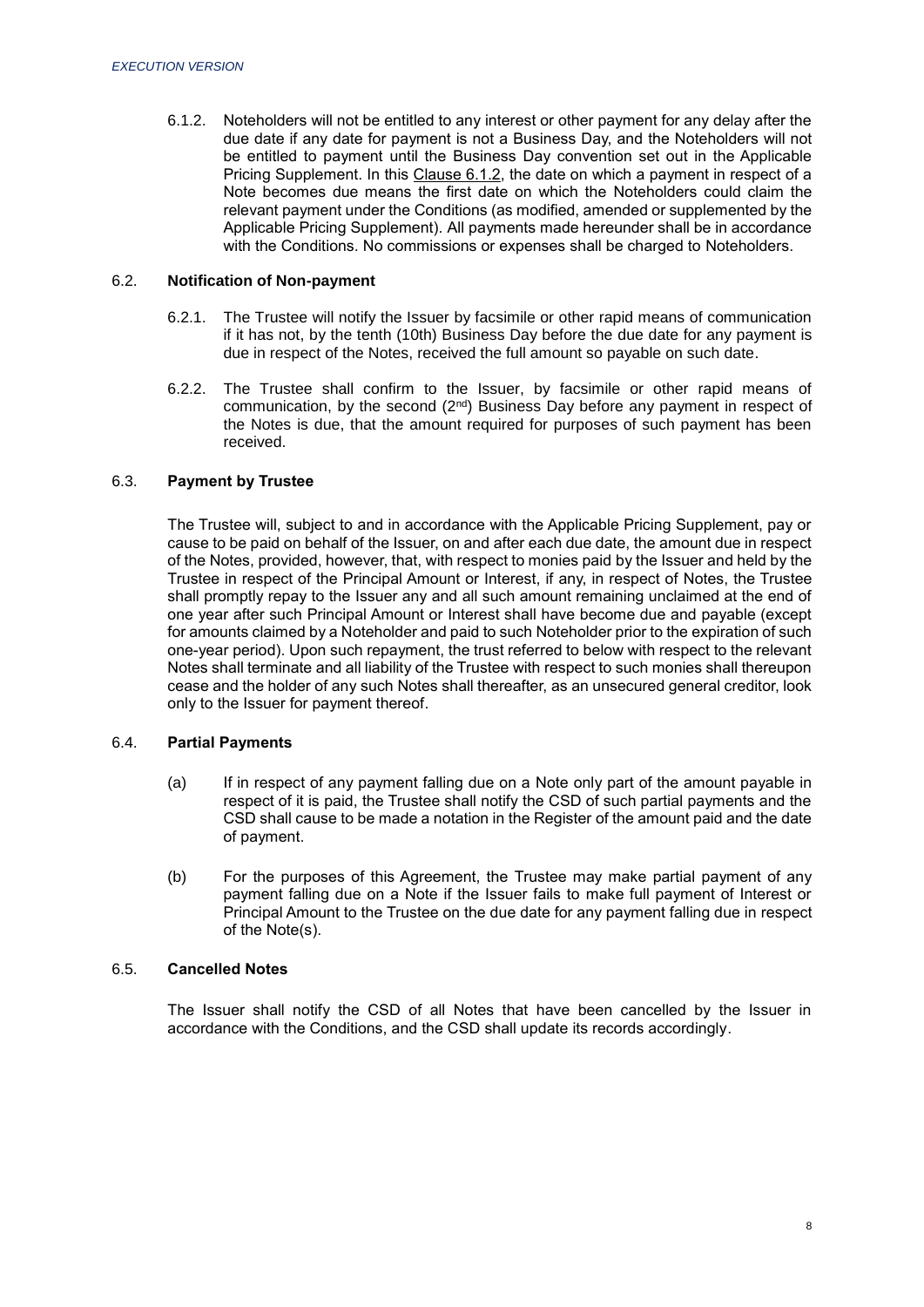## 6.6. **Transfers and Replacement of Notes**

A transfer of Notes shall be effected in accordance with the prevailing guidelines and procedures implemented by the Depository from time to time.

## 6.7. **Global Note Certificates in Applicable Clearing Systems**

Insofar as interests in any Global Note Certificate are held by Noteholders through the Depository, the relevant provisions of the rules of the Depository shall be applicable to such Global Note Certificate and transfers of interests therein. Notwithstanding the foregoing, nothing herein shall prevent the Issuer from giving effect to any written certification, proxy or other authorisation furnished by the Depository, or impair, as between the Depository and their respective participants, the operation of customary practices governing the exercise of the rights of a holder of any Note.

## 6.8. **Treatment of "holder" as Beneficial Owner**

The Issuer, the Trustee, and CSD shall treat the registered Noteholder as appears in the Register, as the beneficial owner of such Note for the purpose of receiving payment of Principal Amount and Interest, and regardless of any notice of ownership, trust or an interest therein.

# 6.9. **Transfer Free of Charge**

Registrations of transfers of Notes shall be effected without charge by or on behalf of the Issuer, provided that the transferor or holder shall bear the expense of the delivery of any registered Notes and shall make any payment of any tax or other governmental charges that may be imposed in relation to it by the CSD (or the giving of such indemnity as the CSD may require).

# 6.10. **Closed Periods**

Notwithstanding anything to the contrary in this Clause 6, no transfer of a Note will be effected (i) during the period of five (5) Business Days immediately preceding the due date for any payment of Principal Amount and Interest (the "**Record Date**") or redemption amount in respect of that Note, (ii) after any such Note has been called for redemption, or (iii) in the case of a partial redemption of Notes, during the period beginning on the tenth (10<sup>th</sup>) Business Day before the date of the partial redemption and ending on the date of the partial redemption (both inclusive).

# <span id="page-10-0"></span>**7. Redemptions of Notes**

## 7.1. **Mandatory Redemption**

In the event that the Notes of any Series or Tranche are subject to mandatory redemption by the Issuer in whole or from time to time in part, such mandatory redemption will be made in accordance with the Conditions, as modified, amended or supplemented by the Applicable Pricing Supplement. The Issuer shall give written notice to the Trustee and the CSD as soon as practicable after any mandatory redemption trigger has been satisfied, of redemption of the Notes pursuant to such mandatory redemption**.**

# 7.2. **Optional Redemption by the Issuer**

In the event that any Note(s) permit the Issuer to redeem the Note(s) at its option or that the Issuer may exercise a specified option in relation to the Notes and the Issuer elects to redeem such Note(s) or exercise such option in whole or in part, the Issuer shall give written notice to the Trustee and the CSD not less than five (5) Business Days before the Trustee is required to provide notice to holders of Notes of its intention to redeem such Note(s) or to exercise such option and the nominal amount of the Note(s) to be so redeemed or in respect of which such option is to be exercised in accordance with the Conditions. The Trustee shall cause notice of redemption to be given to the holders in accordance with the notice requirements set forth in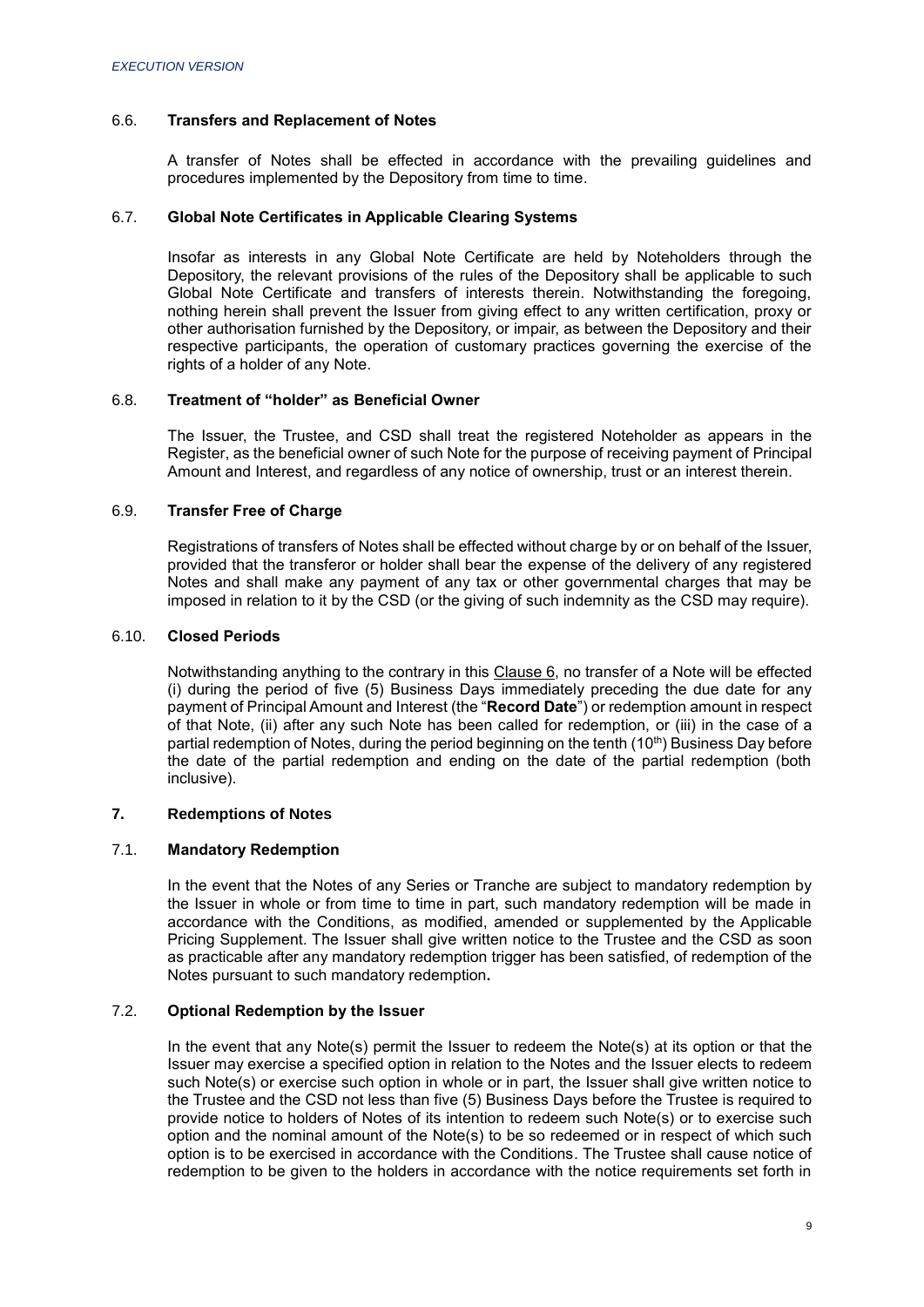the Conditions in the name of and at the expense of the Issuer. Such notice shall specify the dates fixed for redemption, the redemption amount and the manner in which redemption will be effected or the details of the option exercised.

## <span id="page-11-0"></span>**8. Conditions of CSD's Obligations and Changes of Registrar, Calculation Agent and Transfer Agent**

# 8.1. **Conditions of CSD's Obligations**

The CSD accepts its obligations herein set forth as CSD pursuant to Clause 3 upon the terms and conditions hereof, including the following, to all of which the Issuer agrees.

## 8.1.1 **Compensation**

The Issuer agrees promptly to pay the CSD duly appointed hereunder the compensation agreed between the Issuer and the CSD as set out in Exhibit D and to reimburse the CSD for out of pocket expenses (including but not limited to counsel fees) incurred by it for all services rendered hereunder unless and until all outstanding Notes have been redeemed or become void.

# 8.1.2 **Indemnification**

- (a) The Issuer shall indemnify and hold harmless the CSD appointed hereunder and their respective directors, officers, employees and agents, from and against any and all actions, claims, damages, liabilities, judgments, losses, costs, charges and expenses (including legal fees and expenses) relating to or arising out of actions or omissions from actions in any capacity under this Agreement, and the Notes, except actions, claims, damages, liabilities, judgments, losses, costs, charges and expenses relating to or arising out of actions or omissions from actions caused by the negligence, bad faith or wilful misconduct of the CSD and their respective directors, officers, employees or agents, or as a result of a breach by the CSD of this Agreement.
- (b) Notwithstanding the foregoing, the Issuer shall not be liable for and shall not indemnify or hold harmless the CSD from or against consequential losses of any kind. The obligations of the Issuer under this Clause 8.1.2 shall survive the termination of this Agreement, including any termination of this Agreement pursuant to any applicable bankruptcy or insolvency law.
- (c) The CSD shall indemnify and hold harmless the Issuer, its directors, officers, employees and agents from and against any and all actions, claims, damages, liabilities, judgments, losses, costs, charges and expenses (including reasonable legal fees and expenses) relating to or arising out of actions or omissions from actions caused by such CSD's negligence, bad faith, wilful misconduct or as a result of a breach by the CSD of this Agreement. Notwithstanding the foregoing, the CSD shall not be liable for or shall not indemnify or hold harmless the Issuer from or against consequential losses of any kind. The obligations of the CSD under this Clause 8.1.2 shall survive the termination of this Agreement, including any termination pursuant to any applicable bankruptcy or insolvency law.

## 8.1.3 **Documents**

The CSD shall be protected and shall incur no liability for or in respect of any action taken, omitted to be taken or anything suffered by it in reliance upon any Note, notice, direction, consent, certificate, affidavit, statement or other paper or document (including facsimile transmission) reasonably believed by it to be genuine and to have been signed by the proper parties. The CSD may rely and shall be fully protected in its reliance upon any telephonic or other instructions which shall include any instructions given by facsimile or through an electronic system for transmission of instructions given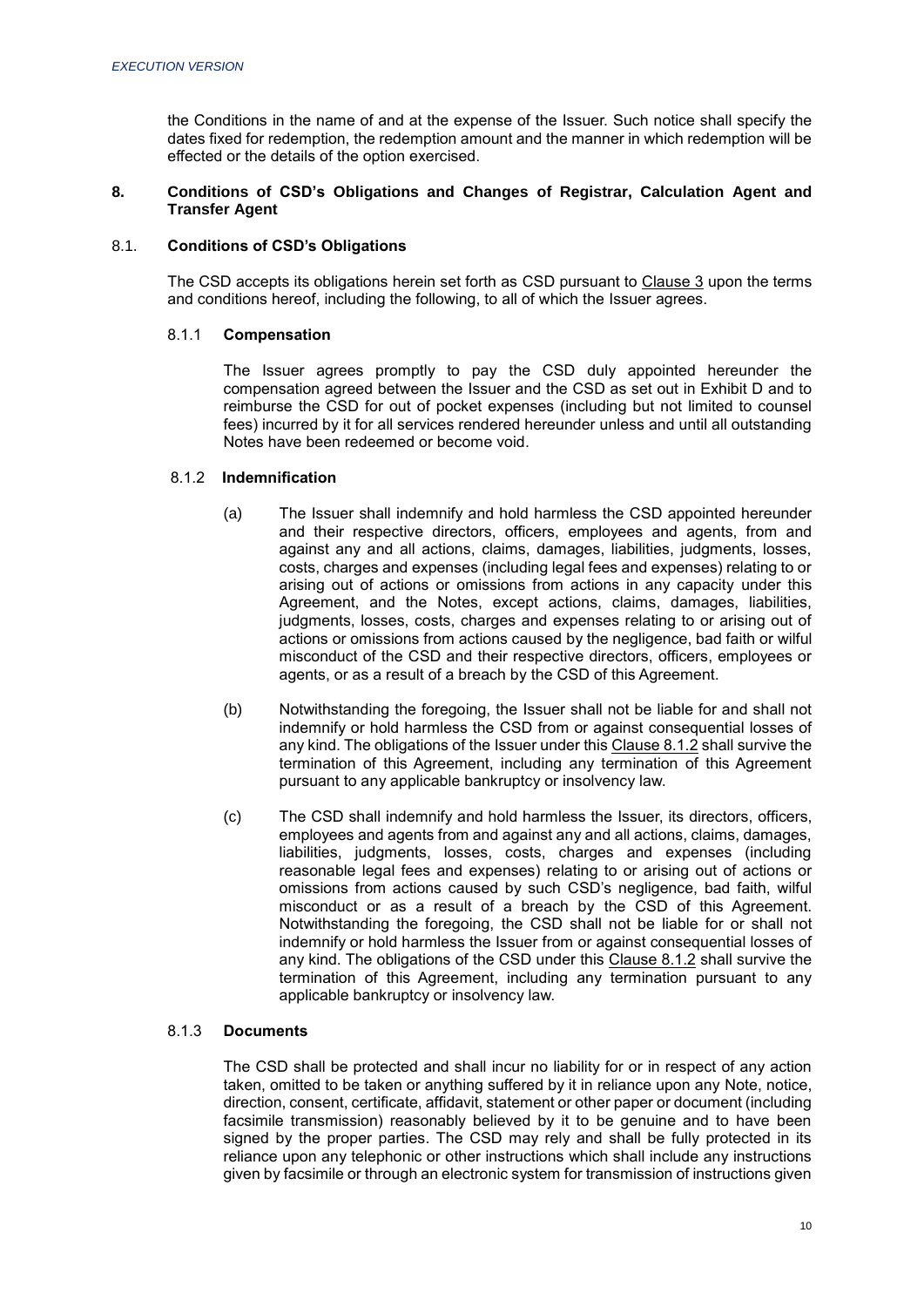by the Issuer pursuant to this Agreement which the CSD believes in good faith to have been given by the Issuer.

## 8.1.4 **No Liability for Invalidity**

The recitals contained herein and in the Notes shall be taken as the statements of the Issuer, and the CSD assumes no responsibility for the correctness of the same. The CSD makes no representation as to the validity or sufficiency of this Agreement or the Notes except for due authorisation to execute this Agreement; provided, however, that, the CSD shall not be relieved of its duty to authenticate Notes as authorised by this Agreement and the Notes. The CSD shall not be accountable for the use or application by the Issuer of the proceeds of any Notes authenticated and delivered by the CSD in conformity with the provisions of this Agreement and of the Notes.

# 8.1.5 **No Implied Obligations**

The CSD shall be obligated to perform such duties and only such duties as are specifically set forth herein, in the Notes, in any Applicable Pricing Supplement and/or in any related agreement between the CSD and the Issuer and no implied duties or obligations shall be read into this Agreement or any of the Notes against the CSD. The CSD shall not be under any obligation to take any action hereunder which may involve it in any expense or liability the payment or indemnification of which within a reasonable time is not, in its reasonable opinion, assured to it. Subject to Clause 8.1.2, the CSD shall not be liable for any action taken, suffered or omitted to be taken by it in good faith and reasonably believed by it to be authorised or within the discretion or rights or powers conferred upon it by this Agreement.

# 8.1.6 **Consultation with Counsel**

The CSD may consult with counsel satisfactory to it in its reasonable judgment and the written opinion of such counsel shall be full and complete protection in respect of any action taken, omitted to be taken or suffered by it hereunder in good faith and in accordance with the opinion of such counsel.

## 8.1.7 **Communication from the Issuer**

Unless herein or in the Notes otherwise specifically provided, any order, certificate, notice, request, direction or other communication from the Issuer made or given by it under any provisions of this Agreement shall be sufficient if signed by an Authorised Signatory.

# **8.2 Changes in Registrar, Calculation Agent and Transfer Agent**

# 8.2.1 **Appointment and Termination of Appointment**

The Issuer may, and subject to Clause 8.2.3, terminate the appointment of, and replace, the CSD by giving the CSD, at least, ninety (90) clear days' notice to that effect.

# 8.2.2 **Resignation**

Subject to Clause 8.2.3, the CSD may resign its appointment at any time by giving the Issuer, at least, ninety (90) days' notice to that effect.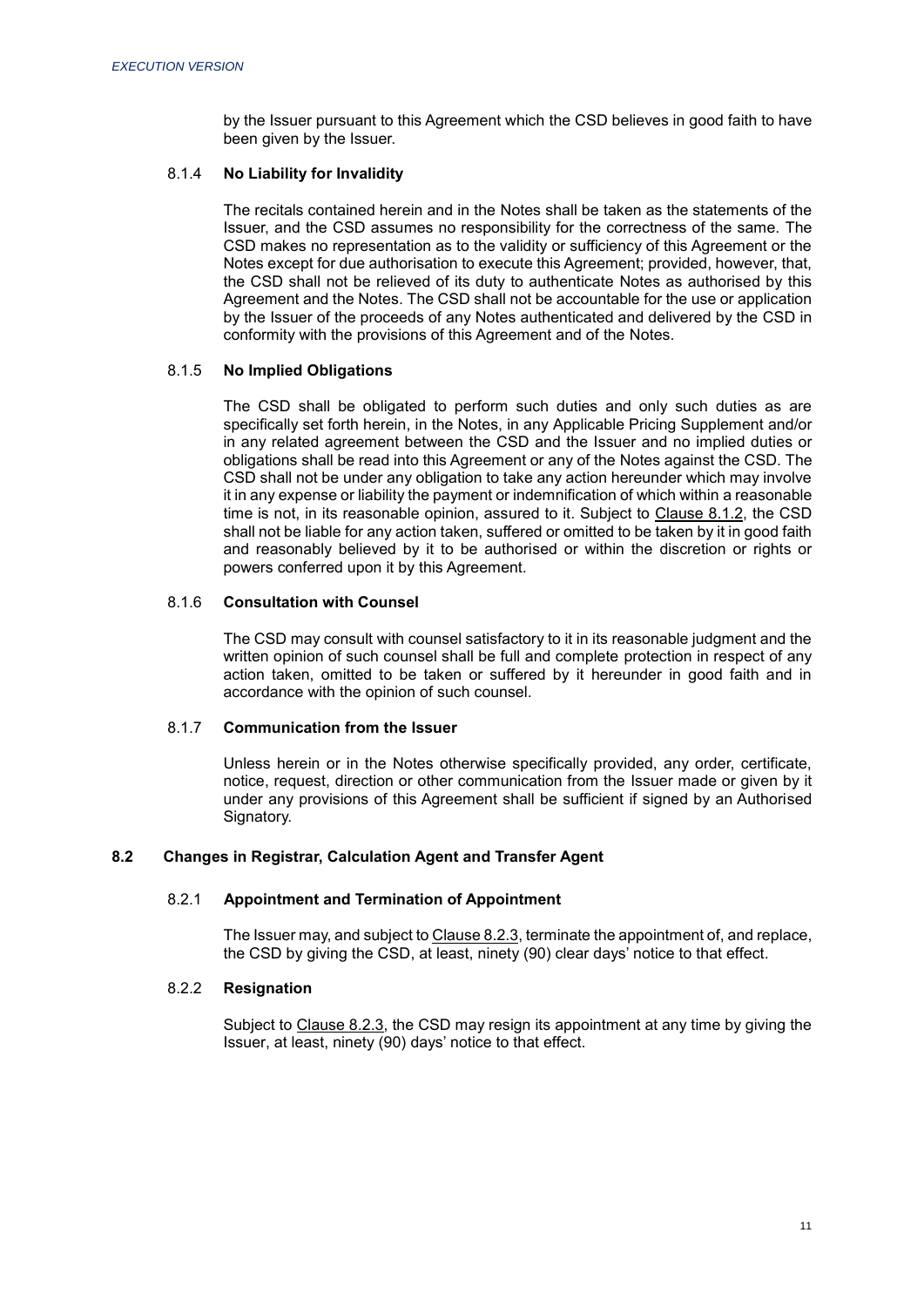# 8.2.3 **Condition to Resignation and Termination**

No resignation or, subject to Clause 8.2.5, termination of the appointment of the CSD shall take effect until a new registrar, calculation agent and transfer agent has been appointed (and such appointment has been made effective) and no resignation or termination of the appointment of the CSD shall take effect if there would not then be an agent as required by the Conditions. The Issuer shall use its best efforts to appoint a new registrar, calculation agent and transfer agent not later than ninety (90) clear days after the Issuer's receipt of the notice of resignation delivered by the CSD in accordance with Clause 8.2.2; provided, however, that if by the day falling ten (10) days before the expiration of such 90-day period the Issuer has not appointed a new registrar, calculation agent and transfer agent then the CSD shall be entitled to recommend for appointment in its place any reputable entity of good standing which the Issuer may approve (such approval not to be unreasonably withheld or delayed).

# 8.2.4 **Change of Office**

If the CSD changes the address of its office, it shall give the Issuer, at least, forty (40) Business Days' notice of the change, giving the new address and the date on which the change is to take effect.

## 8.2.5 **Automatic Termination**

The appointment of the CSD hereunder shall terminate in the following circumstances:

- (a) it becomes incapable of acting as registrar, calculation agent and transfer agent;
- (b) is adjudged insolvent;
- (c) files a voluntary petition in insolvency or makes an assignment for the benefit of its creditors;
- (d) consents to the appointment of a receiver, administrator or other similar official of all or a substantial part of its property or admits in writing its inability to pay or meet its debts as they mature or suspends payment thereof;
- (e) if a resolution is passed or an order made for the winding up or dissolution of the CSD, a receiver, administrator or other similar official is appointed with respect to all or a substantial part of such CSD's property;
- (f) a court order is entered approving a petition filed by or against it under applicable bankruptcy or insolvency law; or
- (g) a public officer takes charge or control of the CSD or its property or affairs for the purpose of rehabilitation, conservation or liquidation.

In the event that the appointment of the CSD is terminated pursuant to this Clause 8.2.5, the Issuer undertakes to promptly appoint a successor registrar, calculation agent and transfer agent.

# 8.2.6 **Delivery of Records**

If the CSD resigns or its appointment is terminated, it shall, on the date on which the resignation or termination takes effect, deliver to the new registrar, calculation agent and transfer agent the records kept by it and all Notes held by it pursuant to this Agreement.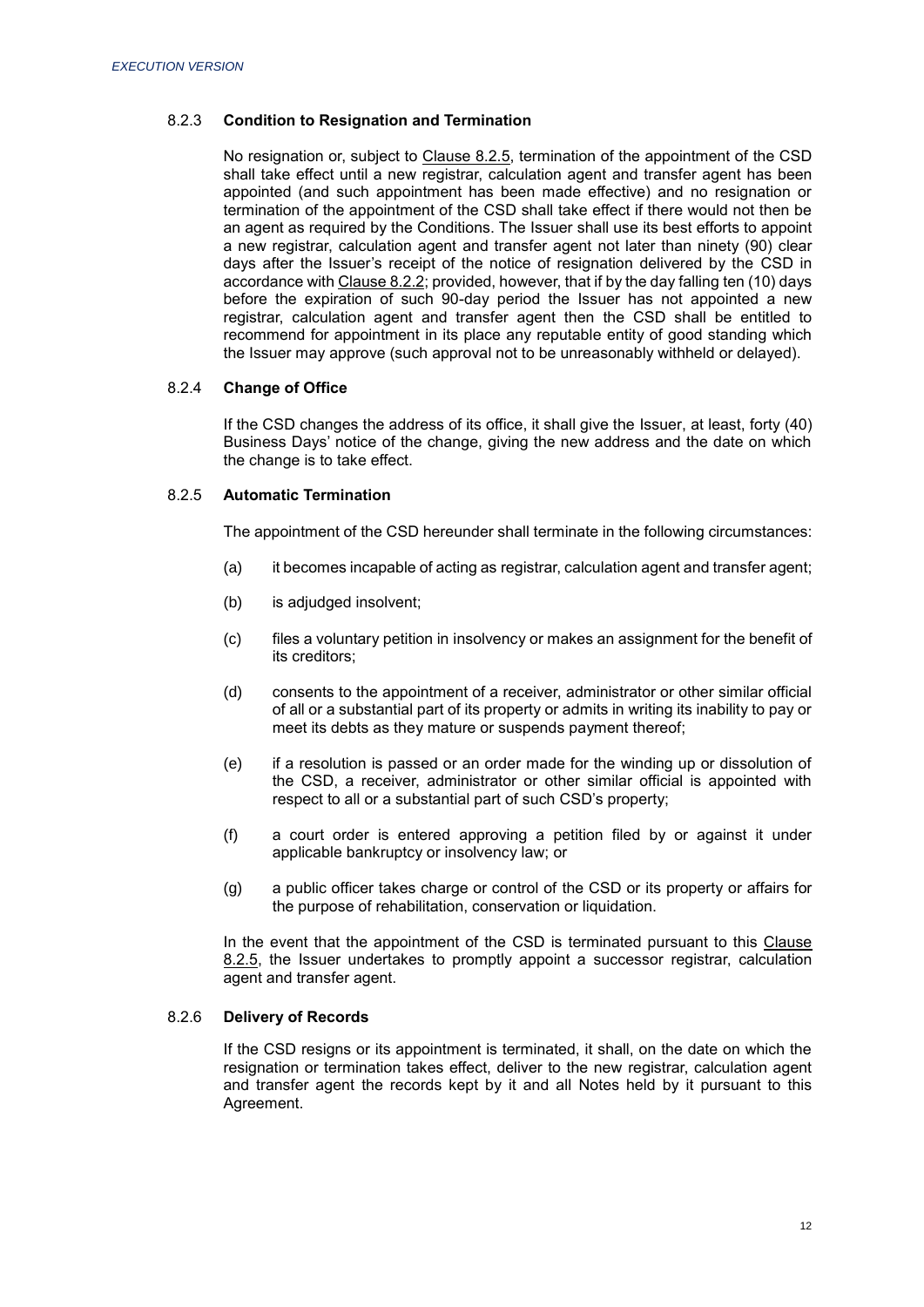# 8.2.7 **Successor Corporations**

A corporation/entity into which the CSD is merged or converted or with which it is consolidated or which results from any merger, conversion or consolidation to which it is a party shall, with the consent of the Issuer (which consent is not to be unreasonably denied) and to the extent permitted by applicable law, be deemed the successor registrar, calculation agent and transfer agent under this Agreement without further formality. Such registrar, calculation agent and transfer agent shall forthwith notify the other parties to this Agreement of any such event.

# 8.2.8 **Notices**

The CSD shall give the relevant holders of Notes, at least, twenty (20) Business Days' notice of any proposed appointment, termination, resignation or change under Clause 8.2.1 to Clause 8.2.4 of which it is aware and, as soon as practicable, notice of any succession under Clause 8.2.7 of which it is aware. The Issuer shall give the relevant holders of Notes notice of any termination under Clause 8.2.5 of which it is aware within twenty (20) Business Days of such termination.

# <span id="page-14-0"></span>**9. Conditions of Trustee's Obligations as Paying Agent and Paying Bank**

The Trustee accepts its obligations herein set forth as paying bank and paying agent pursuant to Clause 4 upon the terms and conditions hereof, including the following, to all of which the Issuer agrees:

# 9.1 **Indemnification**

The Issuer shall indemnify and hold harmless the Trustee appointed as paying bank and paying agent hereunder and its respective directors, officers, employees and agents, from and against any and all actions, claims, damages, liabilities, judgments, losses, costs, charges and expenses (including reasonable legal fees and expenses) relating to or arising out of actions or omissions from actions in any capacity under this Agreement, and the Notes, except actions, claims, damages, liabilities, judgments, losses, costs, charges and expenses relating to or arising out of actions or omissions from actions caused by the negligence, bad faith or willful misconduct of the Trustee and their respective directors, officers, employees or agents, or as a result of a breach by the Trustee of this Agreement.

- (a) Notwithstanding the foregoing, the Issuer shall not be liable for and shall not indemnify or hold harmless the Trustee from or against consequential losses of any kind. The obligations of the Issuer under this Clause 9.1 shall survive the termination of this Agreement, including any termination of this Agreement pursuant to any applicable bankruptcy or insolvency law.
- (b) The Trustee shall indemnify and hold harmless the Issuer, its directors, officers, employees and agents from and against any and all actions, claims, damages, liabilities, judgments, losses, costs, charges and expenses (including reasonable legal fees and expenses) relating to or arising out of actions or omissions from actions caused by such Trustee's negligence, bad faith, willful misconduct or as a result of a breach by the Trustee of this Agreement. Notwithstanding the foregoing, the Trustee shall not be liable for or shall not indemnify or hold harmless the Issuer from or against consequential losses of any kind. The obligations of the Trustee under this Clause 9.1 shall survive the termination of this Agreement, including any termination pursuant to any applicable bankruptcy or insolvency law.

# 9.2 **No Liability for Interest**

The Trustee shall not be under any liability for interest on any monies at any time received or held by it in any account (except for the DSRA) pursuant to any of the provisions of this Agreement or of any of the Notes.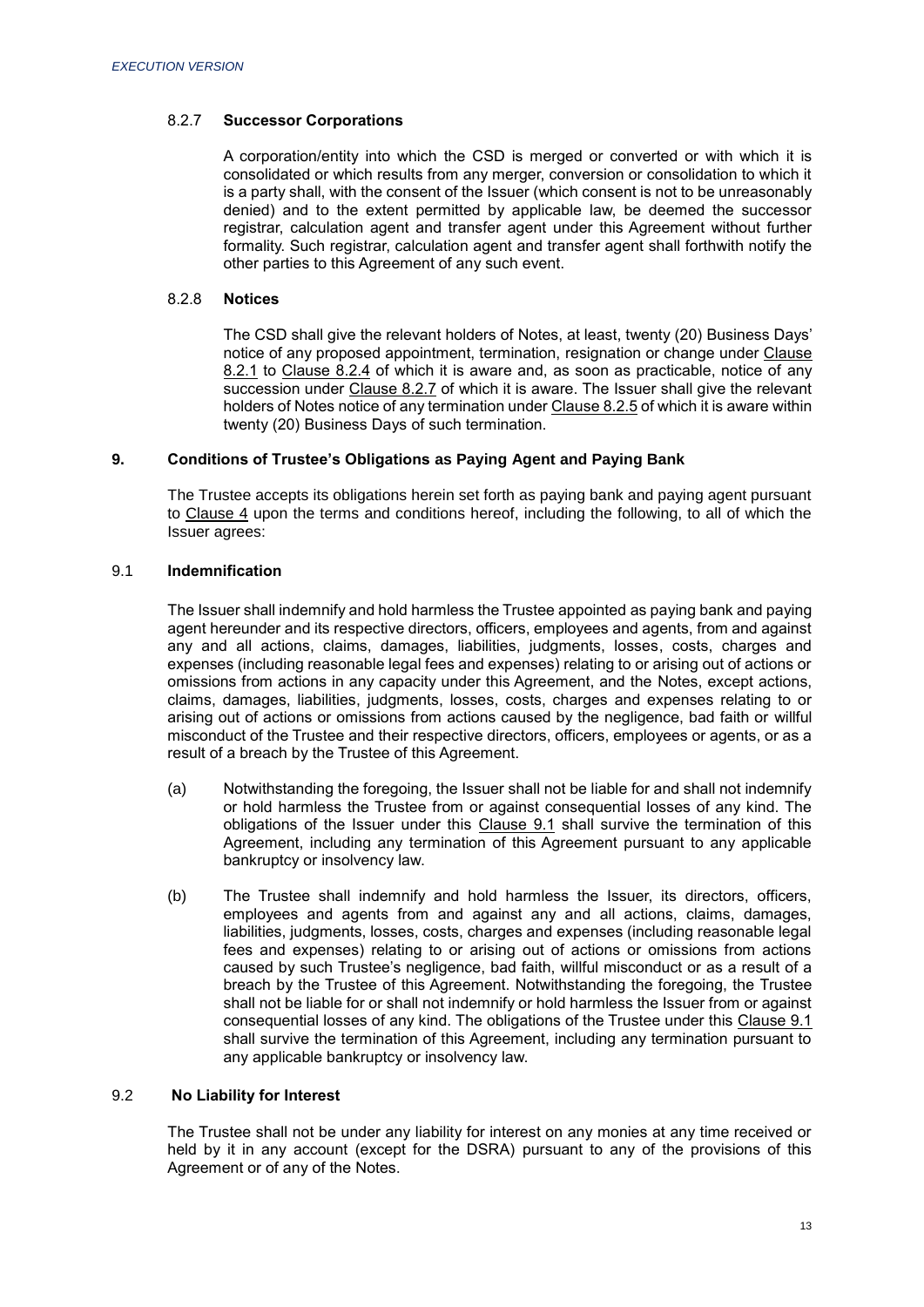# 9.3 **No Liability for Invalidity**

The recitals contained herein and in the Notes shall be taken as the statements of the Issuer, and the Trustee assumes no responsibility for the correctness of the same. The Trustee makes no representation as to the validity or sufficiency of this Agreement or the Notes except for due authorisation to execute this Agreement. The Trustee shall not be accountable for the use or application by the Issuer of the proceeds of any Notes authenticated and delivered by the CSD in conformity with the provisions of this Agreement and of the Notes.

# 9.4 **No Implied Obligations**

The Trustee shall be obligated to perform such duties and only such duties as are specifically set forth herein, in the Notes, in any Applicable Pricing Supplement and/or in any related agreement between the Trustee and the Issuer and no implied duties or obligations shall be read into this Agreement or any of the Notes against the Trustee. The Trustee shall not be under any obligation to take any action hereunder which may involve it in any expense or liability the payment or indemnification of which within a reasonable time is not, in its reasonable opinion, assured to it. Subject to Clause 9.1, the Trustee shall not be liable for any action taken, suffered or omitted to be taken by it in good faith and reasonably believed by it to be authorised or within the discretion or rights or powers conferred upon it by this Agreement.

# <span id="page-15-0"></span>**10. Miscellaneous**

## 10.1. **Amendments**

This Agreement may be amended or supplemented by the Issuer, the Trustee and the CSD, without the consent of any Noteholder, for the purpose of curing any ambiguity, complying with mandatory provisions of law or of correcting or supplementing any provision contained herein which may be defective or inconsistent with any other provision contained herein or in any other manner that the Issuer, the Trustee and the CSD may agree is necessary or desirable; provided, however, that:

- (a) the prior approval of the Securities and Exchange Commission must be obtained for any proposed modifications;
- (b) the prior approval of any person named in an Applicable Pricing Supplement as a person whose approval is required, must be obtained for any proposed modifications; and
- (c) the Issuer and the Trustee shall only permit any modification of, or any waiver or authorisation of any breach or proposed breach of or any failure to comply with, this Agreement if to do so could not reasonably be expected to be materially prejudicial to the interests of the Noteholders.

## 10.2 **Ownership of Notes**

The CSD (in its corporate capacity but not in its capacity as a registrar, calculation agent and transfer agent), its officers, directors, employees and shareholders may become the owners of or acquire any interest in any Notes, with the same rights that it or they would have if it were not a registrar, calculation agent and transfer agent and may engage or be interested in any financial or other transaction with the Issuer as freely as if it were not a registrar and transfer agent.

## 10.3 **Governing Law and Jurisdiction**

- 10.3.1 This Agreement, and any non-contractual obligations arising out of or in connection with it, shall be governed by, and interpreted in accordance with, Ghanaian law.
- 10.3.2 The parties agree that the courts of Ghana shall have jurisdiction to settle any disputes or proceedings which may arise in connection with this Agreement and that any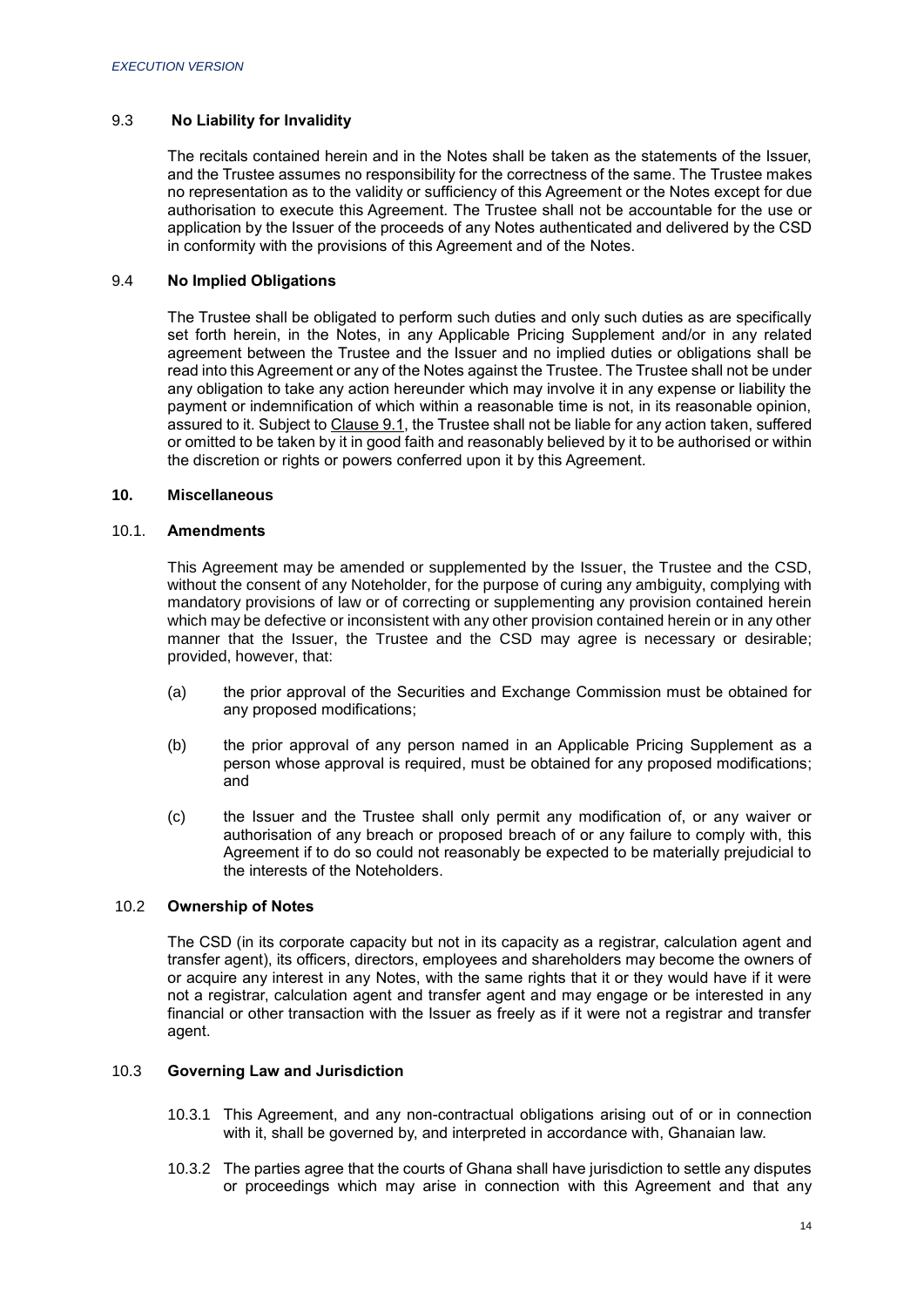judgment or order of a Ghanaian court in connection with this Agreement is conclusive and binding on them and may be enforced against them in the courts of any other jurisdiction.

# 10.4 **Notices**

- 10.4.1 Any notice or other communication given or made under, or in connection with, the matters contemplated by this Agreement shall be in writing.
- 10.4.2 Any such notice or other communication shall be addressed as provided in Clause 10.4.3 below and, if so addressed, shall be deemed to have been duly given or made as follows:
	- 10.4.2.1 if sent by post, 10 Business Days after the date of posting provided that proof is given that the notice was properly addressed and duly dispatched by post and, in the case of a notice sent to a Party in another country, that the notice was sent by first class airmail post; and
	- 10.4.2.2 if sent by email, when despatched, provided that in the case of facsimile, the sender receives proof of transmission,

provided that if, in accordance with the above provisions, any such notice or other communication would otherwise be deemed to be given or made outside normal working hours in the place of service of the notice or other communication it shall be deemed to be given or made at the start of normal working hours on the next Business Day.

10.4.3 The relevant postal address and email address of each Party for the purposes of this Agreement, subject to Clause 10.4.4 below are:

| The Issuer  | <b>Quantum Terminals Plc</b><br>H/No. E17/9 Ablade, Kanda<br>Accra, Ghana<br>notes@quantumterminals.com<br>Email:<br>Attention: Emmanuel Egyei-Mensah                                                                                             |  |
|-------------|---------------------------------------------------------------------------------------------------------------------------------------------------------------------------------------------------------------------------------------------------|--|
| The CSD     | Central Securities Depository (Ghana) Limited<br>4 <sup>th</sup> Floor, Cedi House, Liberia Road<br>Accra, Ghana<br>Email: kwame.boaamponsem@csd.com.gh<br>faustina.coleman@csd.com.gh<br>Attention: Kwame Boa-Amponsem / Faustina Coleman-Forson |  |
| The Trustee | Address: UniBank (Ghana) Limited<br>13th Floor, World Trade Centre Building<br>Accra, Ghana<br>Email:<br>custodianservices@unibankghana.com<br>Attention: Frederick Kwasi Dah                                                                     |  |

- 10.4.4 A Party may notify each other Party of a change to its notice details for the purposes of Clause 10.4.3 provided that such notification shall only be effective on:
	- 10.4.4.1 the date specified in the notification as the date on which the change is to take place; or
	- 10.4.4.2 if no date is specified or the date specified is less than 10 Business Days after the date on which notice is given, the date falling 15 Business Days after notice of any such change has been given.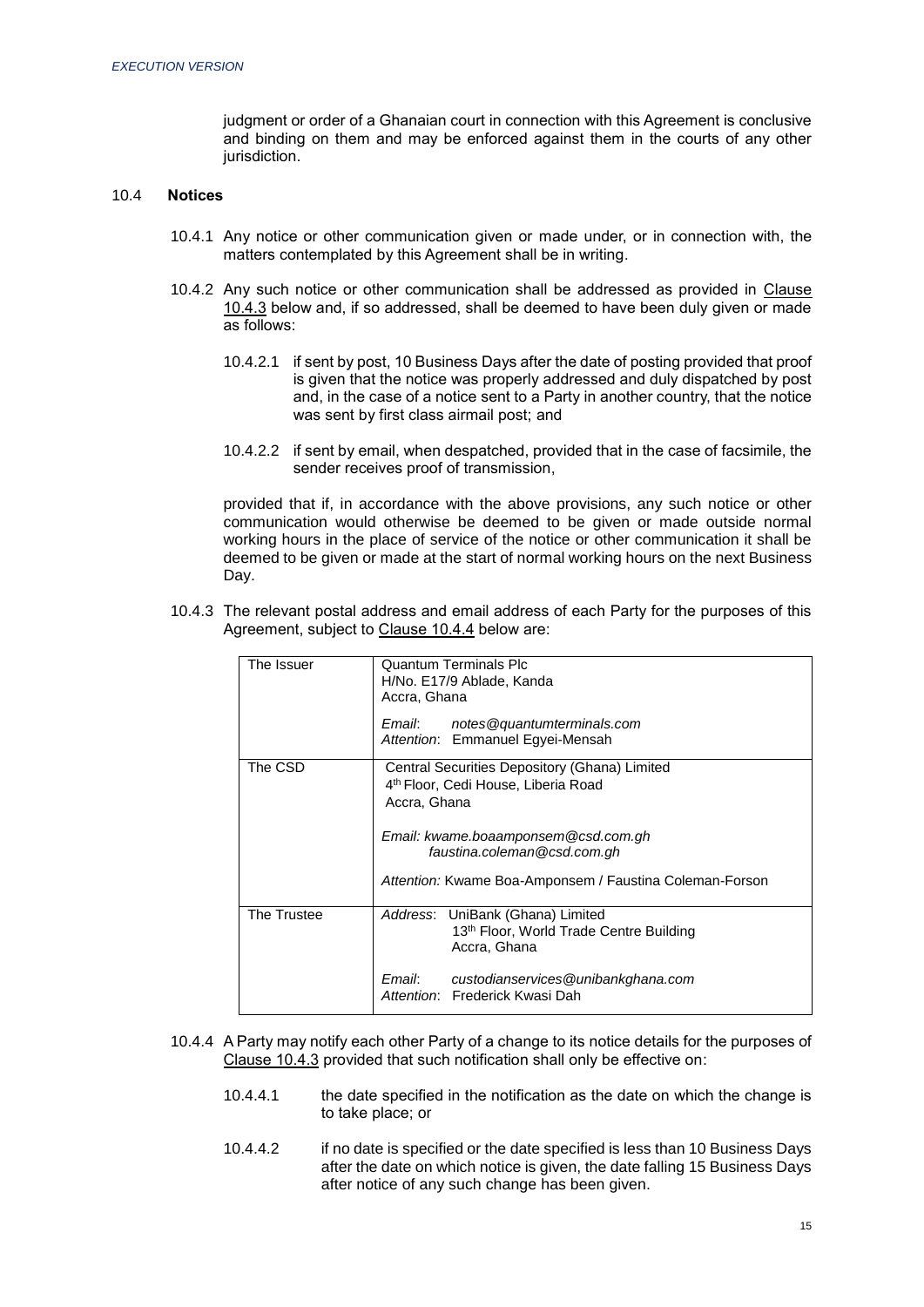## 10.5 **Counterparts**

This Agreement may be executed in separate counterparts, and by each party separately on a separate counterpart, each such counterpart, when so executed and delivered, to be an original. Such counterparts shall together constitute but one and the same instrument.

# 10.6 **Signature**

This Agreement is signed by the Parties on the Agreement Date and the Persons signing this Agreement in a representative capacity warrant their authority to do so. The Parties agree that it is not required for this Agreement to be valid and enforceable that a Party shall initial the pages of this Agreement and/or have its signature of this Agreement verified by a witness.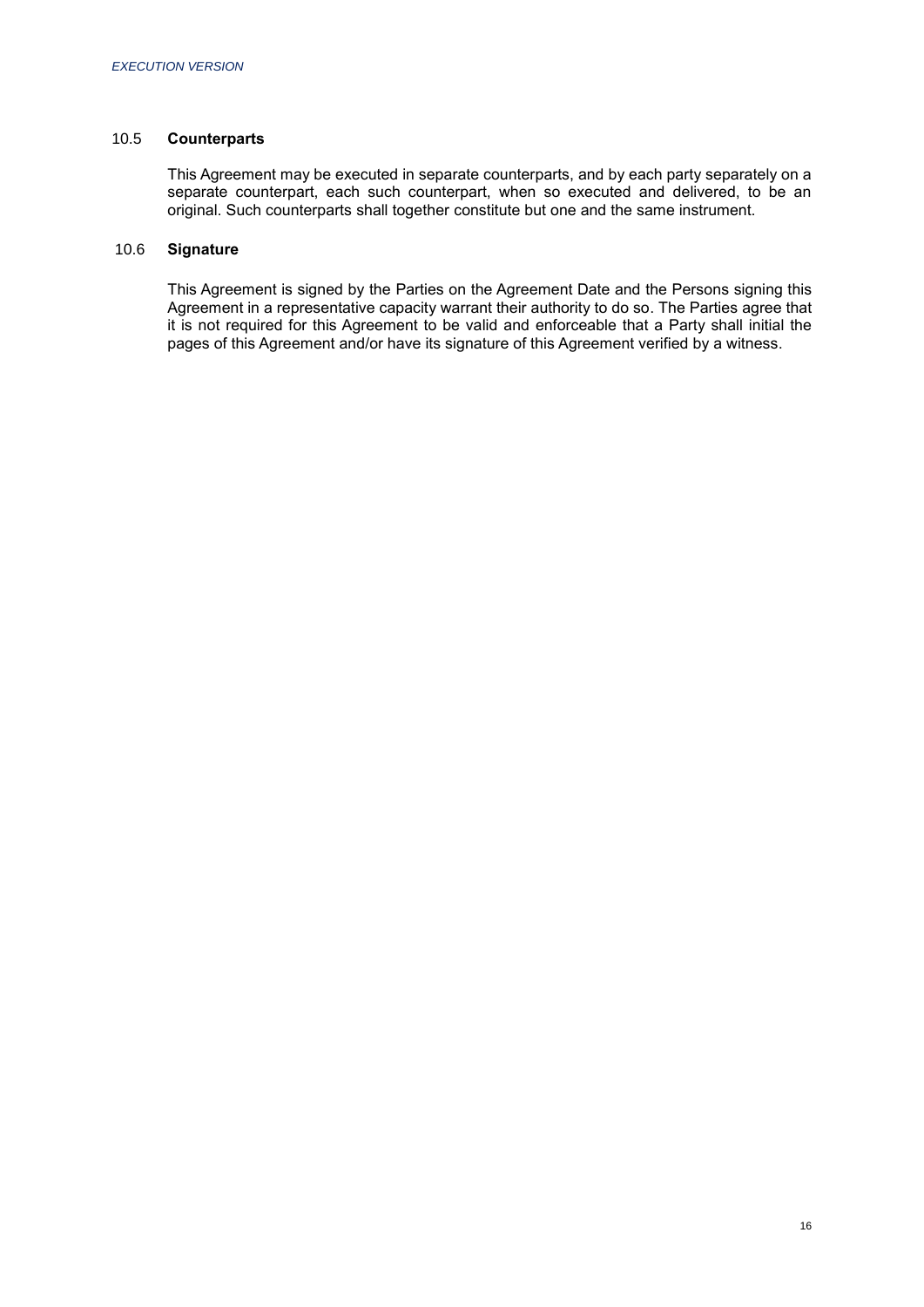EXHIBIT A

# **FORM OF GLOBAL NOTE CERTIFICATE**



# **QUANTUM TERMINALS PLC**

*(Incorporated in Ghana on March 24, 2011 with registration number CA-87,037as a private company limited by shares) (Converted to a public company limited by shares on October 31, 2016 with registration number PL000372016)*

CERTIFICATE NUMBER | | SERIES NUMBER | | TRANCHE NUMBER

# **GHS 140 MILLION NOTE PROGRAMME**

# **Issue of Senior [Subordinated][Unsecured][Guaranteed] (Floating/Fixed Rate) Notes Due……**

This Note Certificate certifies that

# **[Trustee Name and address]**

holds this certificate on behalf of Noteholders specified in the Register dated {xxx} (the "**Noteholder**") are, as at the date hereof, registered as the holder of [principal amount] of [Senior][Subordinated][Unsecured][Guaranteed] [Floating/Fixed] Rate Notes referred to above (the "**Notes**") of the Quantum Terminals Plc (the "**Issuer**"). The Notes are subject to the terms and conditions (the "**Conditions**") in the Prospectus dated [ ]. Expressions defined in the Conditions have the same meanings in this Note Certificate.

The Issuer, for value received, promises in accordance with the Conditions to pay to the Noteholders as the Registered holder hereof on the Redemption Date (or such earlier date as the amount payable upon prepayment in accordance with the Conditions), the Principal Amount of: [amount in figures] (amount in words)

(or so much thereof as may then be outstanding) and to pay interest on such Principal Amount from the Issue Date in arrears at the rates, in the amounts and on the dates for payment provided for in the Conditions and the Applicable Pricing Supplement together with such other sums and additional amounts (if any) as may be payable under the Conditions and the Applicable Pricing Supplement.

For the purposes of this Note Certificate, (a) the holder of the Note(s) represented by this Note Certificate is bound by the provisions of the Prospectus, the Trust Agreement, the Agency Agreement and the Applicable Pricing Supplement, (b) the Issuer certifies that the Noteholder is, at the date hereof, entered in the Register as the holder of the Note(s) represented by this Note Certificate, (c) this Note Certificate is evidence of entitlement only, (d) title to the Note(s) represented by this Note Certificate passes only on due registration on the Register, and (e) only the duly registered holder of the Note(s) represented by this Note Certificate is entitled to payments in respect of the Note(s) represented by this Note Certificate.

This Note Certificate shall not become valid for any purpose until authenticated by or on behalf of the CSD.

This Note shall be governed by, and constructed in accordance with, the laws of Ghana.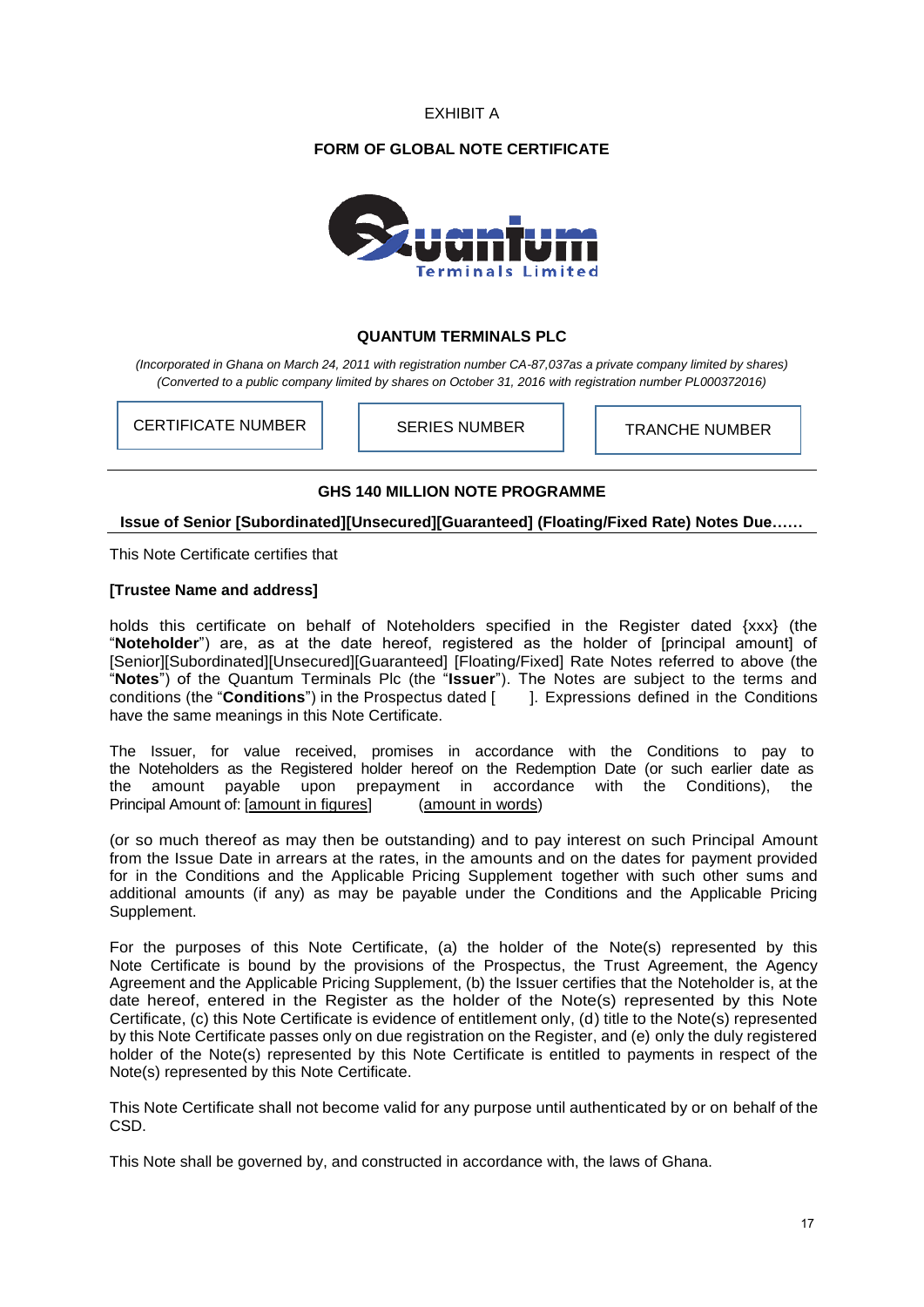IN WITNESS whereof the Issuer has caused this Note Certificate to be executed on its behalf.

# **QUANTUM TERMINALS PLC**

By: By: Exercise By: Exercise By: Exercise By:

Duly authorised signatory **Duly authorised signatory Duly authorised signatory** 

# **CERTIFICATE OF AUTHENTICATION**

This Note is duly authenticated by or on behalf of Central Securities Depository (Ghana) Limited as Registrar (without recourse, warranty or liability)

By: By:

Duly authorised signatory **Duly authorised signatory Duly authorised signatory**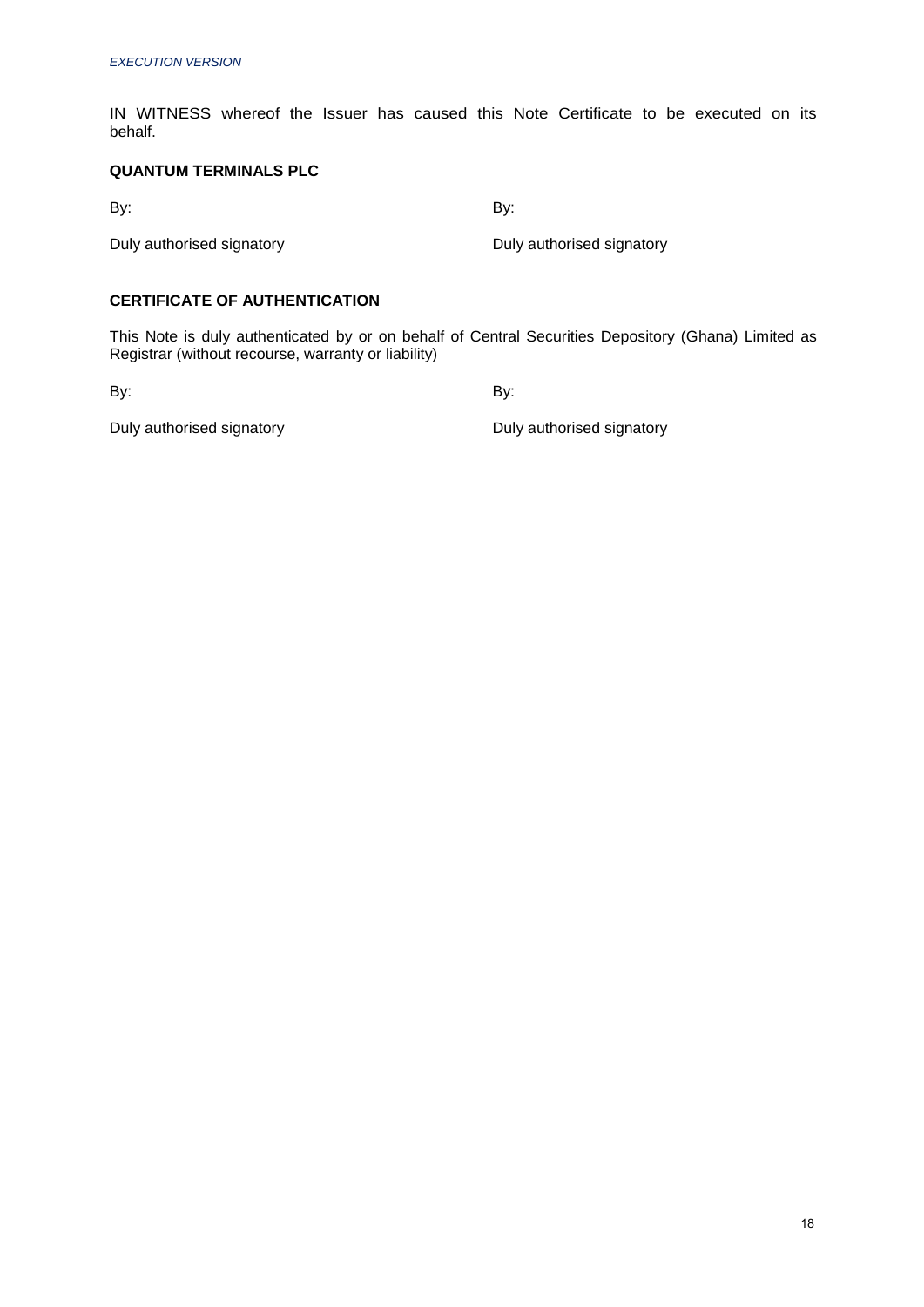# EXHIBIT B

## **CONDITIONS**

The following are the Conditions of the Notes to be issued by the Issuer under the Note Programme. The Applicable Pricing Supplement in relation to any Series or Tranche of Notes may specify other terms and conditions, which shall, to the extent so specified or to the extent inconsistent with the Conditions, replace or modify the following Conditions for the purpose of such Series or Tranche of Notes. The Conditions, as replaced or modified by the Applicable Pricing Supplement, will be incorporated by reference in each Note.

The Notes are issued subject to the Trust Agreement. The statements in these Conditions include summaries of, and are subject to, the detailed provisions of the Trust Agreement.

Copies of the Trust Agreement are available for inspection by the Noteholders, upon request, at the offices of the Note Trustee, being at the date hereof, 3rd Floor, Citizen Kofi House, Off Dankwa Circle to Labone Junction Road, Osu, Accra, Ghana and for so long as any Notes remain outstanding.

## **1. AUTHORISATION, ISSUE AND SUBSCRIPTION**

## 1.1 **Authorisation**

- 1.1.1 The Notes are issued by the Issuer in accordance with, and subject to, these Conditions, which were approved by resolutions of the QTL Board passed on January 27, 2017 and the shareholders of the Issuer passed on January 27, 2017.
- 1.1.2 A total Principal Amount of GHS 140,000,000 is authorised for issue under this Programme. The Principal Amount of each Note issued by the Directors shall be as recorded in the Applicable Pricing Supplement.

## 1.2 **Issue and Subscription**

- 1.2.1 The Issuer may issue Notes to such applicants and on such dates as the Issuer deems fit. The Issuer reserves the right, in its sole discretion, to refuse any application in whole or in part, or to accept some applications for the Notes in full and others in part, or to refuse all applications for the Notes on any basis determined by it.
- 1.2.2 Each Note shall be held subject to the Conditions, which Conditions shall be binding on the Issuer and each Noteholder.
- 1.2.3 The Noteholders are (by virtue of their subscription for, or purchase of, the Notes) deemed to have notice of, entitled to the benefit of, and are subject to, all the provisions of the Trust Agreement.

## **2. FORM, DENOMINATION, TITLE AND TRANSFER**

## 2.1 **Form of Notes**

- 2.1.1 The Notes are in dematerialised form and will be electronically maintained on the CSD with an identifying number that will be recorded in the Register.
- 2.1.2 All Noteholders will be required to open and maintain CSD accounts, which will be credited with the Notes upon issue.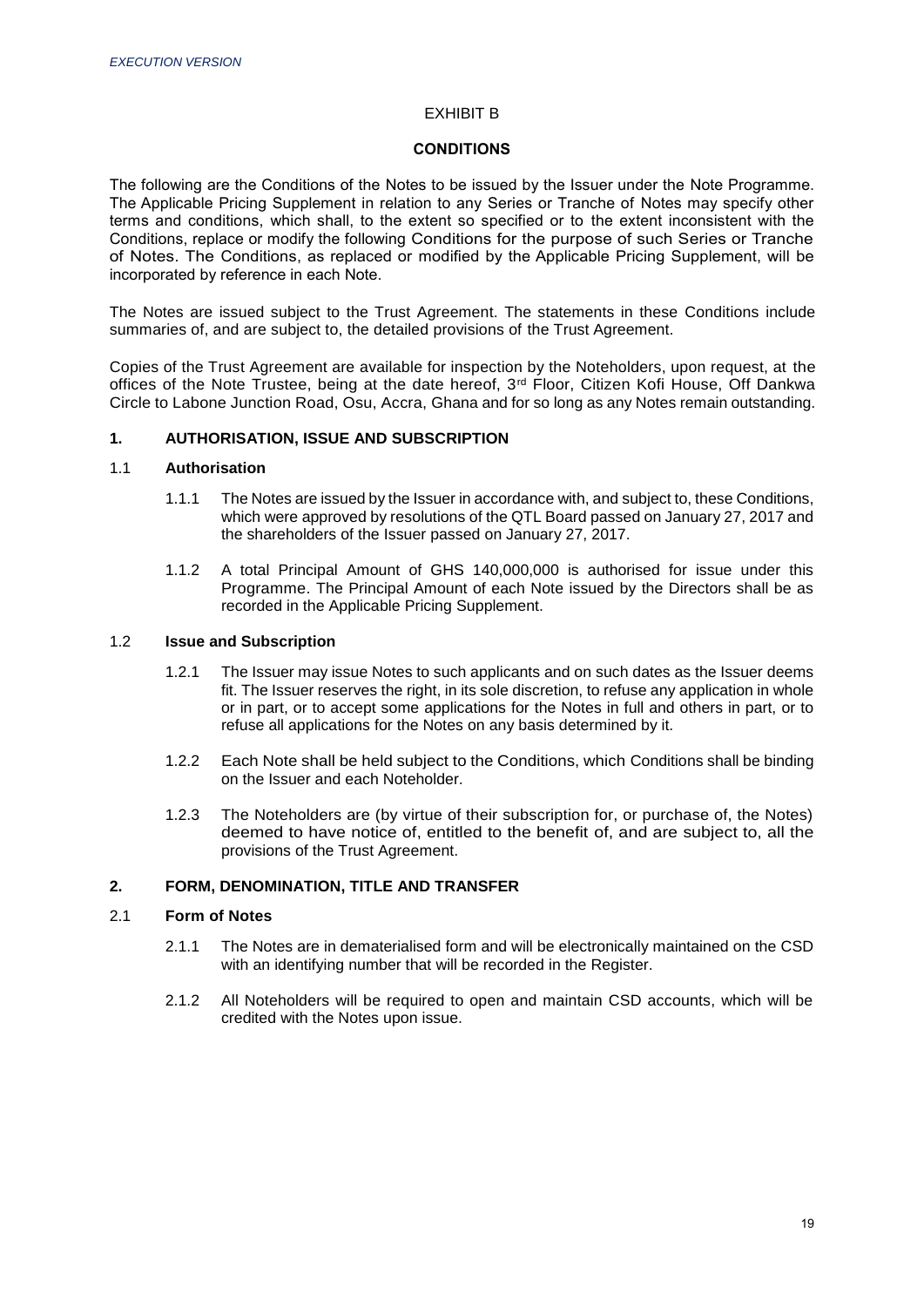# 2.2 **Denomination of Notes**

Notes shall be issued in the Currency specified in the Applicable Pricing Supplement.

## 2.3 **Title to the Notes**

- 2.3.1 Title to the Notes shall pass by registration in the Register, unless Applicable Laws provide otherwise or provide for additional formalities for transfer of title. In so far as Applicable Law requires notification to the debtor for a valid transfer of title to the Notes, the registration of the transfer in the Register shall constitute evidence of this notification. Except as ordered by a court of competent jurisdiction or as required by law, the Noteholder, as reflected in the Register, shall be deemed to be and may be treated as the absolute owner for all purposes, whether or not it is overdue and regardless of any notice of ownership, trust or an interest in it, any writing on it or its theft or loss and no person shall be liable for so treating the Noteholder.
- 2.3.2 The Issuer shall issue a single Global Note Certificate to the Note Trustee in respect of each series or tranche of Notes. The CSD shall maintain a record of Noteholders' respective electronic book entries in the Register showing the particulars of Noteholders and their respective holdings.
- 2.3.3 The Issuer, Note Trustee, and CSD shall recognise a Noteholder as the sole and absolute owner of the Notes registered in that Noteholder's name in the Register (notwithstanding any notice of change of ownership or writing thereon or notice of any previous loss or theft thereof) and the Note Trustee shall not be bound to request in writing the CSD to enter any trust in the Register or to take notice of or to accede to the execution of any trust (express, implied or constructive) to which the Notes may be subject.

## 2.4 **Transfer of Notes**

- 2.4.1 No transfer of Notes may be registered unless a form of transfer has been delivered to the CSD as per the rules of CSD relating to transfer of securities. Each form of transfer shall be in writing in the usual form or in any other form approved by the CSD. Each form shall be signed by the Noteholder or his duly authorised agent and be delivered to the CSD in respect of the Notes to be transferred and such evidence as to identity, title, authority and legal capacity of the transferor and transferee and their respective agents, if any, as the Issuer or the CSD, may reasonably require (the **Transfer Form**).
- 2.4.2 The Register shall contain the name, address and bank account details of the Noteholders. The Register shall set out the Principal Amount of the Notes issued to any Noteholder and shall show the date of such issue, the date upon which the Noteholder became registered as such and the unique serial numbers of all securities as pertains in the CSD system.
- 2.4.3 The CSD shall make information on Noteholders contained in the Register available to any Noteholder or any person authorised in writing by the Noteholder as they may reasonably request. The CSD shall not record any transfer other than on Business Days or while the Register is closed.
- 2.4.4 The Register shall be closed during the Book Closure Period. Noteholders entitled to participate in a distribution of Interest, or a Redemption Amount shall be those registered as such on the Last Day to Register.
- 2.4.5 The CSD shall alter the Register in respect of any change of name, address or bank account number of any of the Noteholders of which it is notified in accordance with these Conditions.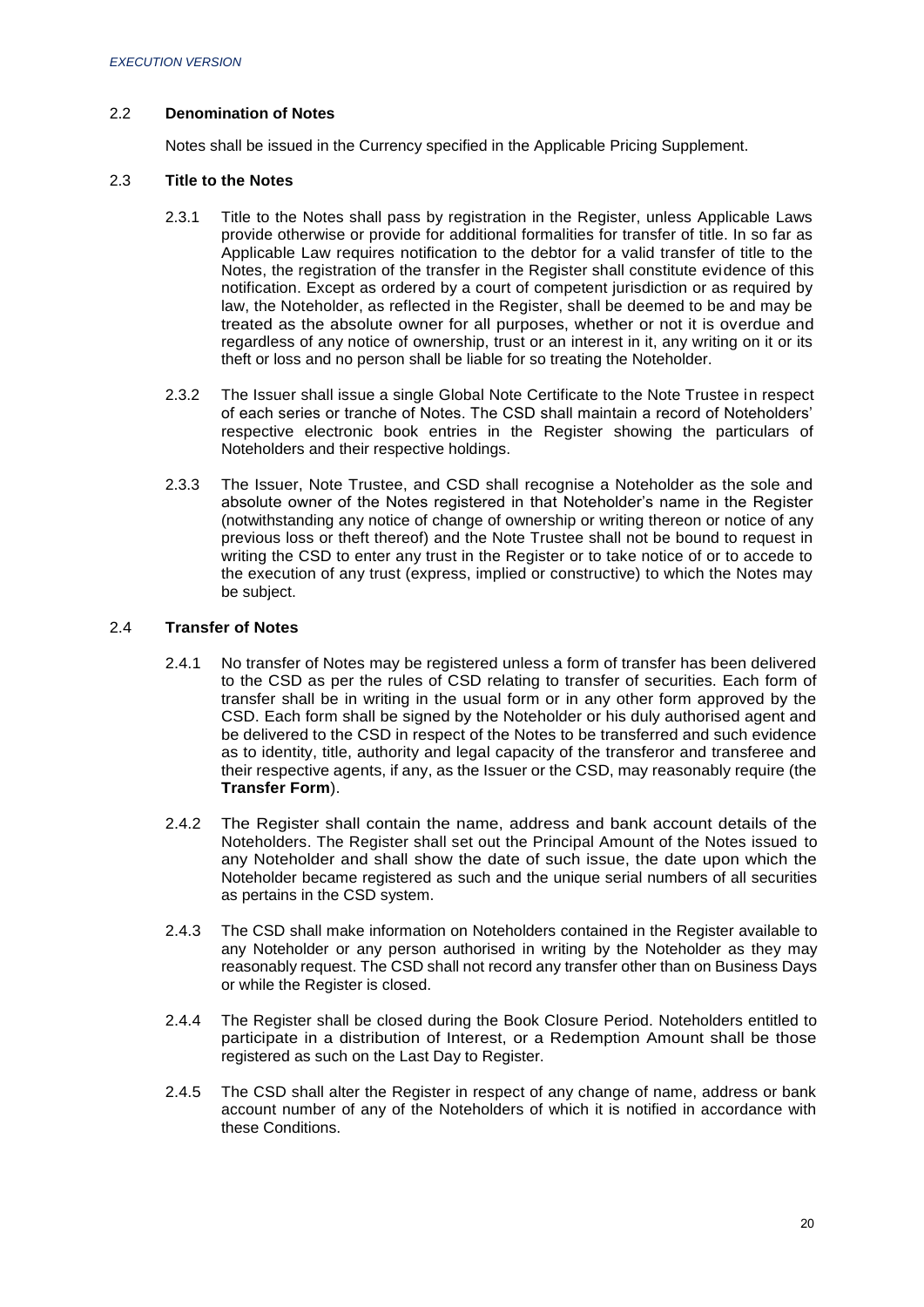- 2.4.6 In the case of an exercise of the Issuer's right to Redemption by Instalment or an Early Redemption, the CSD will change the holdings in the Register to reflect the redemption and the balance of the holding not redeemed.
- 2.4.7 Exchange and transfer of Notes shall be effected according to the rules of the CSD and subject to charges by the CSD and brokers.
- 2.4.8 No Noteholder may require the transfer of a Note to be registered during a Book Closure Period, after any such Note has been called for Redemption, or (in the case of a Redemption by Instalment) during the period beginning on the  $10<sup>th</sup>$  Business Day before the Instalment Date of and ending on the Instalment Date (both inclusive).

## **3. STATUS**

# 3.1 **Status of the Secured Notes**

The Secured Notes constitute direct and secured obligations of the Issuer and shall rank *pari passu* among themselves and shall not be diminished by any preferential claims under Applicable Law except for the floating charge interests under the Secured Notes.

## 3.2 **Status of the Unsecured Notes**

The Unsecured Notes constitute direct and unsecured obligations of the Issuer and shall rank *pari passu* among themselves and (save for certain obligations required to be preferred by Applicable Law) equally with all other present and future unsecured and unsubordinated obligations of the Issuer, from time to time outstanding.

## 3.3 **Status of the Guaranteed Notes**

The Guaranteed Notes constitute direct and unsecured obligations of the Issuer (and the relevant guarantor or co-guarantor, where applicable) and shall rank *pari passu* among themselves and (save for certain obligations required to be preferred by Applicable Law) equally with all other present and future unsecured and unsubordinated obligations of the Issuer (and the relevant guarantor or co-guarantor, where applicable), from time to time outstanding.

## 3.4 **Status of the Senior Notes**

The Senior Notes constitute direct, unconditional, unsecured and unsubordinated obligations of the Issuer and shall rank *pari passu* among themselves.

# 3.5 **Status of the Subordinated Notes**

The Subordinated Notes constitute direct, unconditional, subordinated and unsecured obligations of the Issuer and shall rank *pari passu* among themselves and equally with all other present and future unsecured and subordinated obligations of the Issuer, from time to time outstanding.

# **4. NEGATIVE PLEDGE**

- 4.1 So long as any Note remains outstanding, the Issuer shall not create, incur, assume or permit to arise or subsist any Encumbrance other than a Permitted Encumbrance upon the whole or any part of its undertakings, assets or revenues, present or future, to secure any Financial Indebtedness unless, at the same time or prior thereto, the Issuer's obligations under the Notes:
	- (a) are secured equally and rateably therewith, to the satisfaction of the Note Trustee; or
	- (b) have the benefit of such other arrangement as (i) the Note Trustee shall (in its absolute discretion) deem to be not materially less beneficial to the affected Noteholders or (ii) shall be approved by a Special Resolution (as defined in the Trust Agreement) of the affected Noteholders.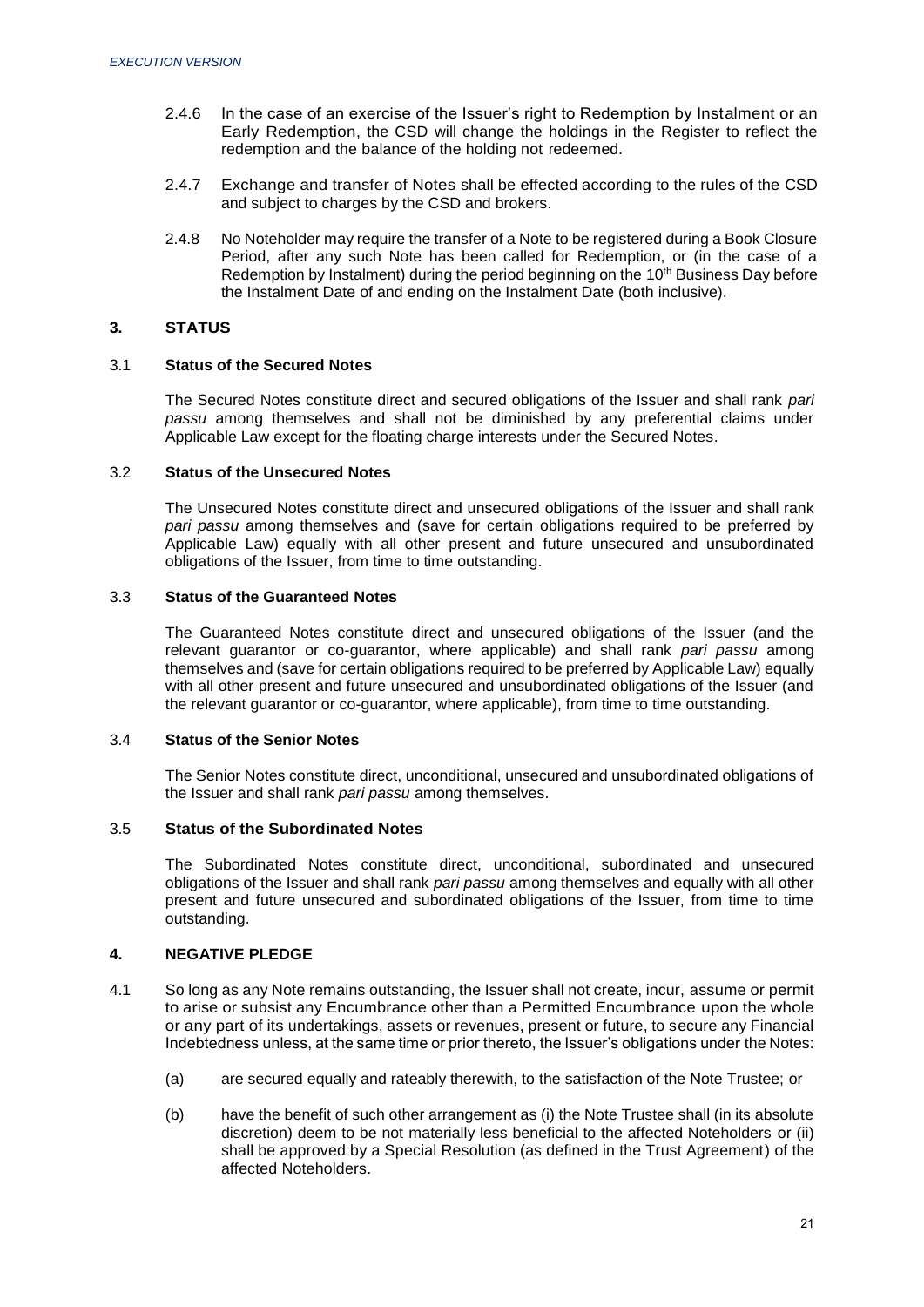4.2 For the avoidance of doubt, Condition 4.1 shall not apply to any Encumbrance created in relation to the QGTL Loan, any guarantor under the first Series or Tranche or as indicated under an Applicable Pricing Supplement.

# **5. INTEREST**

## 5.1 **Interest on Fixed Rate Notes**

- 5.1.1 Each Fixed Rate Note bears Interest on its outstanding Principal Amount from the Interest Commencement Date at the rate *per annum* (expressed as a percentage) equal to the Interest Rate, such Interest being payable in arrears on each Interest Payment Date up to the Maturity Date or Redemption Date.
- 5.1.2 If a Fixed Coupon Amount or a Broken Amount is specified in an Applicable Pricing Supplement, the amount of Interest payable on each Interest Payment Date in respect of the Fixed Interest Period will amount to the Fixed Coupon Amount or, if applicable, the Broken Amount so specified and, in the case of the Broken Amount, will be payable on the particular Interest Payment Date(s) specified hereon.

## 5.2 **Interest on Floating Rate Notes**

## *5.2.1 Interest Payment Dates*

Each Floating Rate Note bears Interest on its outstanding Principal Amount from the Interest Commencement Date at the rate *per annum* (expressed as a percentage) equal to the Interest Rate, such Interest being payable in arrears on each Interest Payment Date up to the Maturity Date.

- *5.2.2 Business Day Convention*
	- 5.2.2.1 If any date referred to in these Conditions would otherwise fall on a day that is not a Business Day then such date is subject to adjustment by:
		- (a) the Floating Rate Business Day Convention, such date shall be postponed to the next day that is a Business Day unless it would thereby fall into the next calendar month, in which event (i) such date shall be brought forward to the immediately preceding Business Day and (ii) each subsequent such date shall be the last Business Day of the month in which such date would have fallen had it not been subject to adjustment;
		- (b) the Following Business Day Convention, such date shall be postponed to the next day that is a Business Day;
		- (c) the Modified Following Business Day Convention, such date shall be postponed to the next day that is a Business Day unless it would thereby fall into the next calendar month, in which event such date shall be brought forward to the immediately preceding Business Day; or
		- (d) the Preceding Business Day Convention, such date shall be brought forward to the immediately preceding Business Day.

## *5.2.3 Interest Rate for Floating Rate Notes*

- 5.2.3.1 The Interest Rate payable, from time to time, in respect of the Floating Rate Notes shall be determined in the manner specified in the Applicable Pricing Supplement.
- 5.2.3.2 The Interest Rate for each Interest Period shall be either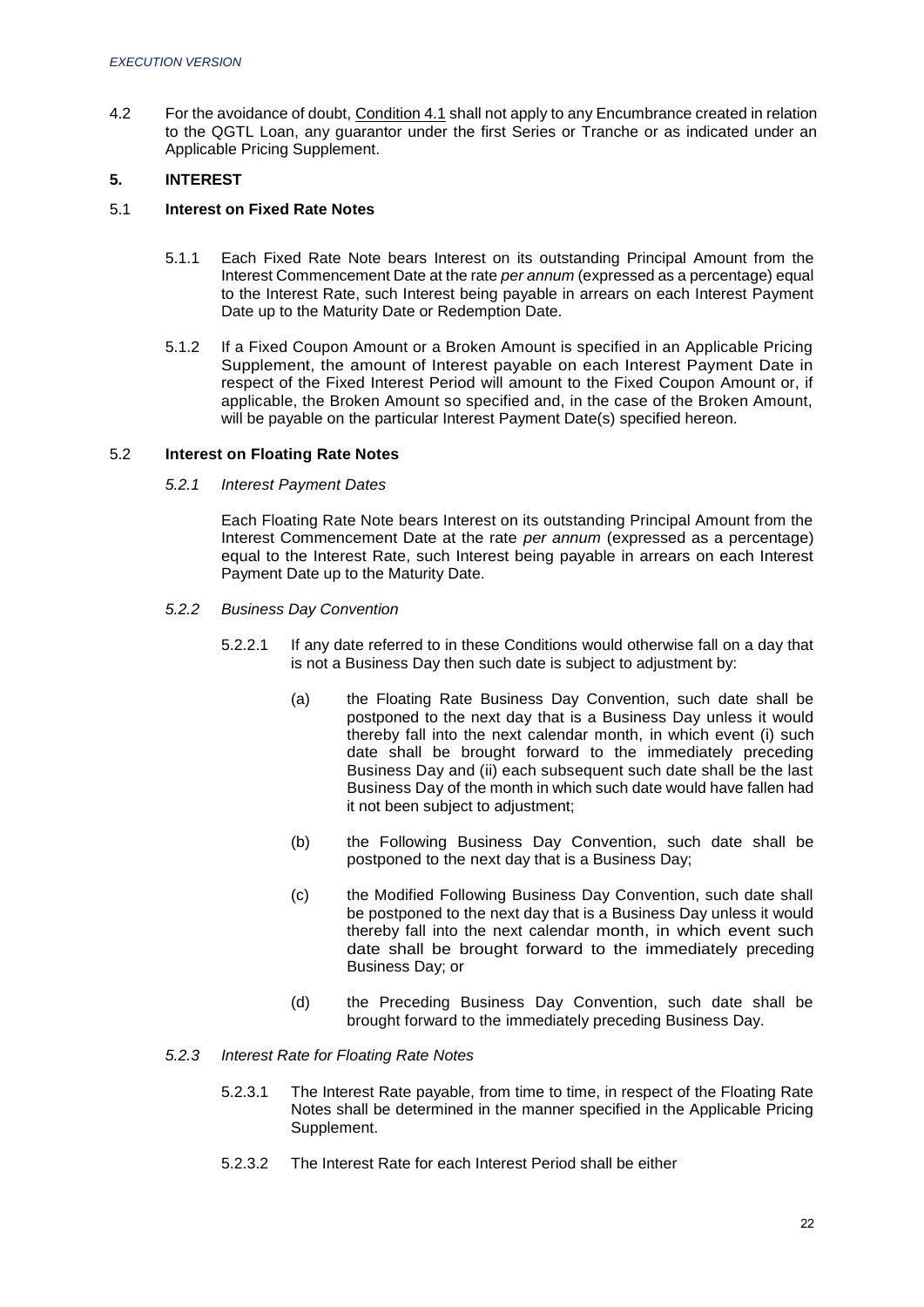- (a) the offered quotation; or
- (b) the arithmetic mean (rounded if necessary to the second decimal place, with 0.002 being rounded upwards) of the offered quotation,

(expressed as a percentage rate *per annum*) for the Reference Rate (as specified in the Applicable Pricing Supplement), in the case of Government of Ghana treasury bill rate on the relevant Interest Determination Date (as specified in the Applicable Pricing Supplement) plus or minus the margin (if any), all as determined by the Calculation Agent.

## 5.3 **Accrual of Interest**

Interest shall cease to accrue on each Note on the Redemption Date, unless payment of the Principal Amount is improperly withheld or refused, in which event, Interest shall continue to accrue (before as well as after judgment) at the Interest Rate in the manner provided in this Condition 5 to the date of actual payment.

## 5.4 **Minimum Interest Rate and/or Maximum Interest Rate**

- 5.4.1 If the Applicable Pricing Supplement specifies a Minimum Interest Rate for any Interest Period, then, in the event that the Interest Rate in respect of such Interest Period (determined in accordance with this Condition 5) is less than such Minimum Interest Rate, the Interest Rate for such Interest Period shall be such Minimum Interest Rate.
- 5.4.2 If the Applicable Pricing Supplement specifies a Maximum Interest Rate for any Interest Period, then, in the event that the Interest Rate in respect of such Interest Period (determined in accordance with this Condition 5) is greater than such Maximum Interest Rate, the Interest Rate for such Interest Period shall be such Maximum Interest Rate.

## 5.5 **Calculation of Interest**

- 5.5.1 The Interest payable in respect of any Note for any Interest Period shall be calculated by multiplying the Interest Rate and the outstanding Principal Amount by the applicable Day Count Fraction, unless the amount of Interest (or a formula for its calculation) is specified in the Applicable Pricing Supplement in respect of such Interest Period (the **Applicable Pricing Supplement Interest Amount**), in which case the Interest payable in respect of such Note for such Interest Period shall equal the Applicable Pricing Supplement Interest Amount. Where any Interest Period comprises 2 or more Interest Periods, the amount of Interest payable in respect of such Interest Period shall be the sum of the amounts of interest payable in respect of each of those Interest Periods.
- 5.5.2 "**Day Count Fraction**" in this Condition 5 means:
	- (a) if "Actual/365" or "Actual/Actual" is specified in the Applicable Pricing Supplement, the actual number of days in the Interest Period divided by 365 (or, if any portion of that Interest Period falls in a leap year, the sum of (i) the actual number of days in that portion of the Interest Period falling in a leap year divided by 366 and (ii) the actual number of days in that portion of the Interest Period falling in a non-leap year divided by 365);
	- (b) if "Actual/365 (Fixed)" is specified in the Applicable Pricing Supplement, the actual number of days in the Interest Period divided by 365;
	- (c) if "Actual/360" is specified in the Applicable Pricing Supplement, the actual number of days in the Interest Period divided by 360; and
	- (d) if "30/360", "360/360" or "Bond Basis" is specified in the Applicable Pricing Supplement, the number of days in the Interest Period divided by 360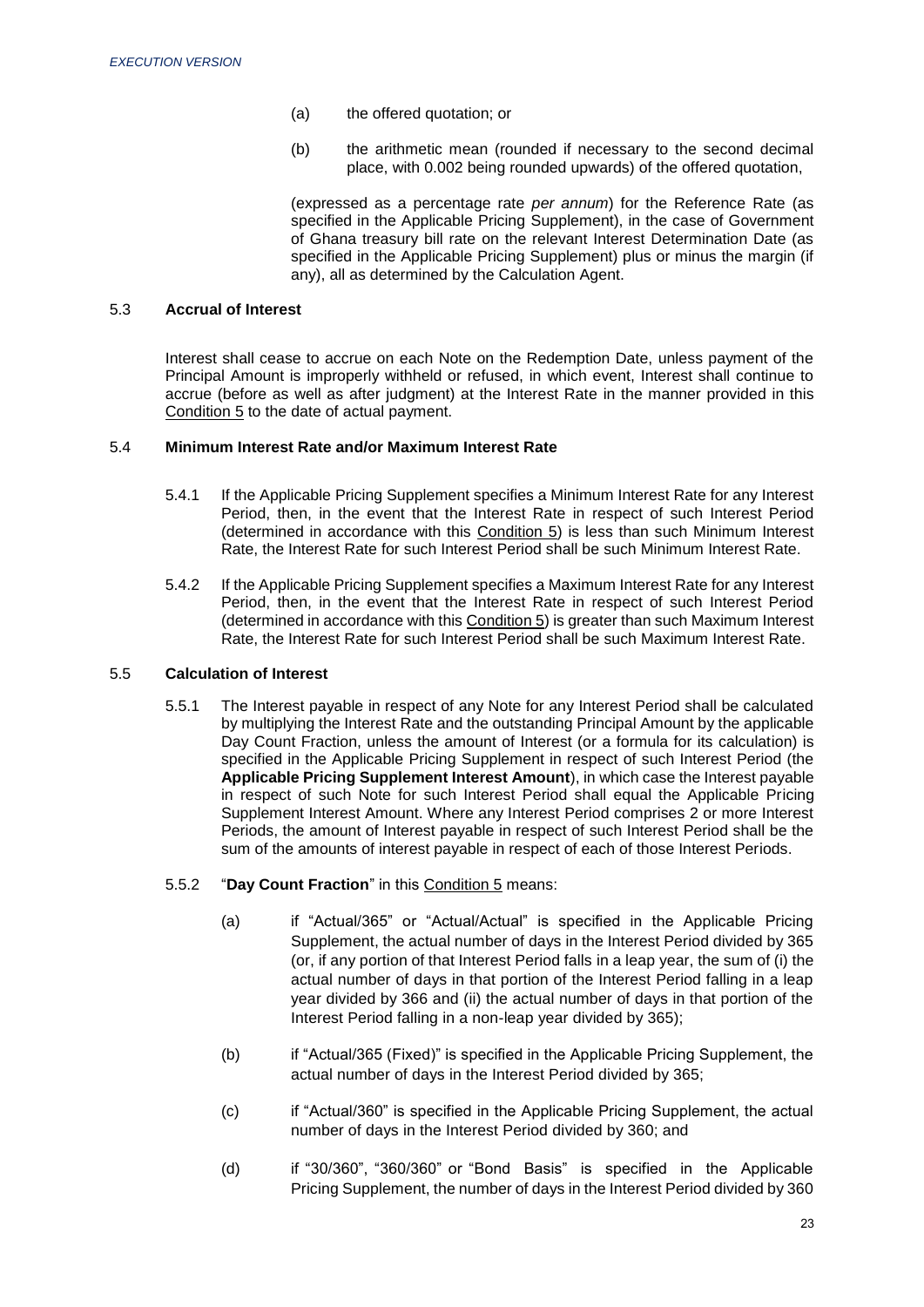(the number of days to be calculated on the basis of a year of 360 days with 12, 30-day months (unless (i) the last day of the Interest Period is the 31st day of a month but the first day of the Interest Period is a day other than the 30th or 31st day of a month, in which case the month that includes that last day shall not be considered to be shortened to a 30-day month, or (ii) the last day of the Interest Period is the last day of the month of February, in which case the month of February shall not be considered to be lengthened to a 30-day month)).

- 5.5.3 For the purposes of any calculations of Interest required pursuant to these Conditions (unless otherwise specified):
	- (a) all percentages resulting from such calculations shall be rounded, if necessary, to the nearest one hundred-thousandth of a percentage point (with halves being rounded up);
	- (b) all Interest and Interest Rate figures shall be rounded to 2 decimal places (with halves being rounded up); and
	- (c) any Currency amount that falls due and payable shall be rounded to the nearest unit of the Currency (with halves being rounded up). For these purposes "**unit**" means the lowest amount of the Currency.

# 5.6 **Determination and Notification of Interest Rate, Interest and Redemption Amount**

#### *5.6.1 Determination of Interest or Redemption Amount*

The Calculation Agent shall (as soon as practicable after the Relevant Time or as it may be required to) determine any Interest Rate, obtain any quotation, or calculate any Interest or Redemption Amount or other amount, it shall determine such Interest Rate, obtain such quotation, or calculate such Interest or Redemption Amount or other amount (as the case may be) for review by the Note Trustee.

*5.6.2 Notification of Interest*

The Calculation Agent shall cause the determination of such Interest Rate, obtaining of such quotation, or calculation of such Interest or Redemption Amount or other amount and the Relevant Payment Date (as the case may be), to be notified to the Issuer, the Registrar and the Noteholders, no later than the 4th Business Day after such determination or calculation. Where any Interest Payment Date or Interest Period Date is subject to adjustment pursuant to Condition 5.2.2 (*Business Day Convention*), the Interest and the Interest Payment Date so published may subsequently be amended (or appropriate alternative arrangements made by way of adjustment) without notice in the event of an extension or shortening of the Interest Period.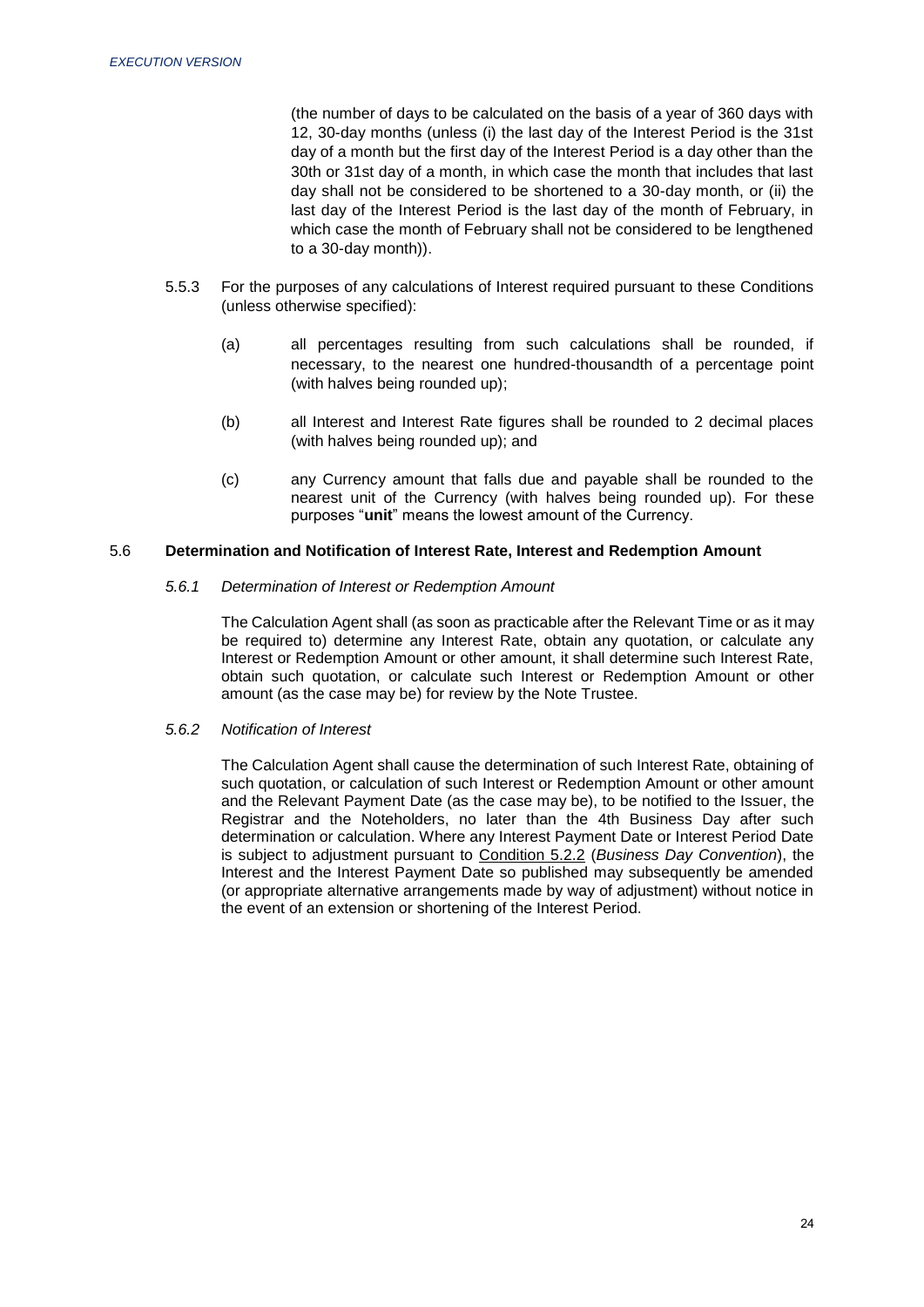## *5.6.3 Finality of Determination*

The determination of any rate or amount, the obtaining of any quotation and the making of each determination or calculation by the Calculation Agent in accordance with these Conditions shall (in the absence of manifest error) be final and binding upon all parties.

# **6. REDEMPTION, PURCHASE AND CANCELLATION**

## 6.1 **Redemption by Instalments**

Unless previously redeemed, purchased and cancelled as provided in this Condition 6, each Note which provides for Instalment Dates and Instalment Amounts shall be partially redeemed by instalments on each Instalment Date at the relevant Instalment Amount specified in the Applicable Pricing Supplement. The outstanding nominal amount of each such Note shall be reduced by the Instalment Amount (or, if such Instalment Amount is calculated by reference to a proportion of the nominal amount of such Note, such proportion) for all purposes with effect from the relevant Instalment Date, unless payment of the Instalment Amount is improperly withheld or refused, in which case, such amount shall remain outstanding until the date on which full payment of such Instalment Amount is made.

# 6.2 **Final Redemption**

Unless previously redeemed, purchased and cancelled as provided in this Condition 6, each Note shall be finally redeemed on the Maturity Date specified thereon at its Final Redemption Amount.

# 6.3 **Early Redemption**

The Early Redemption Amount payable in respect of any Note shall be the Final Redemption Amount unless otherwise specified in the Applicable Pricing Supplement.

## 6.4 **Optional Redemption**

- 6.4.1 The Notes may be redeemed at the option of the Issuer in whole (but not in part) at any time, on giving not less than 30 Business Days' but no more than 60 Business Days' notice to the Noteholders (which notice shall be irrevocable), at the Principal Amount, together with Interest accrued to the Redemption Date, if (immediately before giving such notice) the Issuer satisfies the Note Trustee that the Issuer has or will become obliged to pay any Additional Amounts. Prior to the publication of any notice of redemption pursuant to this Condition 6.4, the Issuer shall deliver or procure delivery to the Note Trustee of:
	- (a) a certificate signed by 2 Directors of the Issuer stating that the obligation to pay an Additional Amount has occurred or will occur (irrespective of whether the obligation is then effective); and
	- (b) an opinion in form and substance satisfactory to the Note Trustee of independent legal advisers of recognised standing, to whom the Note Trustee shall have no reasonable objection, to the effect that the Issuer:
		- (i) has or will become obliged to pay any Additional Amounts; or
		- (ii) has or will become obliged to make any additional withholding or deduction as a result of such change or amendment (irrespective of whether the obligation is then effective).
- 6.4.2 The Note Trustee shall accept such certificate and opinion as sufficient evidence of the satisfaction of the circumstances set out in Condition 6.4.1(a) and Condition 6.4.1(b) above. Upon expiry of any such notice as referred to in this Condition 6.4, the Issuer shall be bound to redeem the Notes in accordance with this Condition 6.4.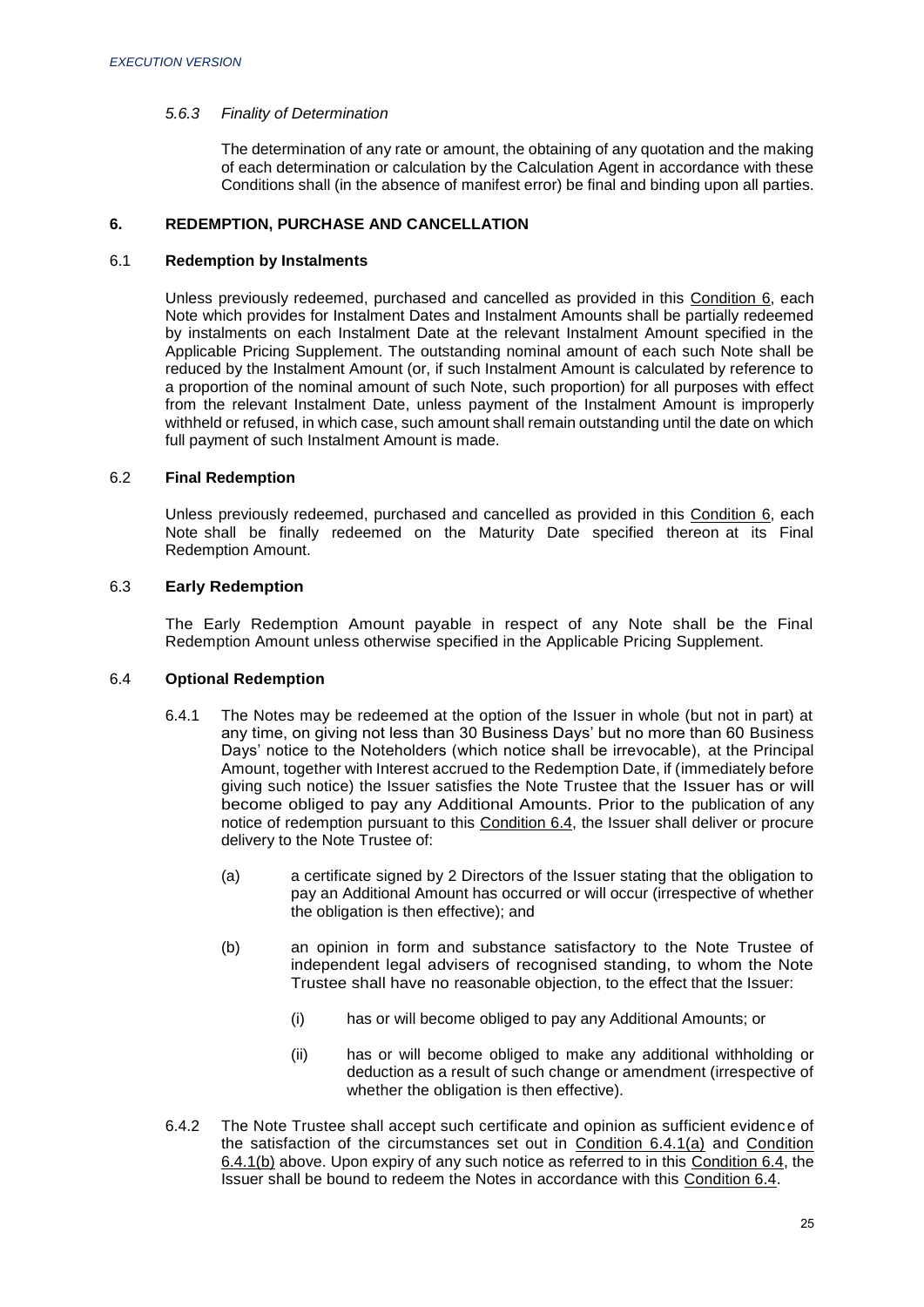- 6.4.3 All Notes in respect of which an Exercise Notice is served shall be redeemed, on the date specified in such notice in accordance with this Condition 6.
- 6.4.4 The Issuer may at any time purchase or procure others to purchase for its account the Notes at any price in the open market or by tender or by private treaty. Notes so purchased may be held or resold or surrendered for cancellation, at the option of the Issuer. Any Notes so purchased, while held by or on behalf of the Issuer or any Affiliates, shall not entitle the Noteholder to vote at any meeting of Noteholders and shall not be deemed to be outstanding for the purposes of calculating quorums at meetings of Noteholders.
- 6.4.5 Notes purchased by or on behalf of the Issuer, or any Affiliates may be cancelled and if so, together with all Notes redeemed by the Issuer, may not be reissued or resold and the obligations of the Issuer in respect of any cancelled Notes shall be discharged. Notes that have been cancelled shall be notified to the CSD.
- 6.4.6 Notwithstanding any provision in this Condition 6, the Issuer shall not redeem any of the Notes within 12 months of the relevant Issue Date or any longer period indicated in an Applicable Pricing Supplement.

# **7. PAYMENTS**

## 7.1 **General**

Payments of Interest, Principal Amounts and Redemption Amounts shall be made by the Issuer *via* electronic funds transfer to the account designated for the purpose by the Paying Bank (the **Trust Account**) by 9:00 am on the 10th Business Day before the Redemption Date or Interest Payment Date. Such payment into the Trust Account by the Issuer shall be a valid discharge by the Issuer of its obligation to pay Interest, the Principal Amount or the Redemption Amount on Redemption, as the case may be.

## 7.2 **Payment Upon Redemption**

Interest and Principal Amounts or Instalment Amounts due on Redemption shall only be payable:

- 7.2.1 in respect of Interest, to Noteholders registered as such on the Last Day to Register immediately preceding the Interest Payment Date in question;
- 7.2.2 in respect of Instalment Amounts, to Noteholders registered as such on the Last Day to Register immediately preceding the Instalment Date in question; and
- 7.2.3 in respect of an Early Redemption Amount or a Final Redemption Amount, to Noteholders registered as such on the Last Day to Register prior to the relevant Redemption Date.

## 7.3 **Methods of Payment**

Payments of Principal Amount, Interest or Redemption Amount in respect of the Notes shall be made in GHS when due and the amounts credited *via* bank transfer or cheque payment to Noteholders. All payments of n respect of the Notes are subject, in all cases, to any Applicable Laws, but without prejudice to the provisions of Condition 8 (*Taxation*). No commissions or expenses shall be charged to the Noteholders in respect of such payments.

## *7.3.1 Electronic Transfers*

Where payment is to be made by electronic transfer to a designated account, payment instructions (for value on the due date or, Business Day Convention per the Applicable Pricing Supplement) will be initiated (i) on the due date for payment, and (ii) on the due date for payment (in the case of Interest due other than on Redemption).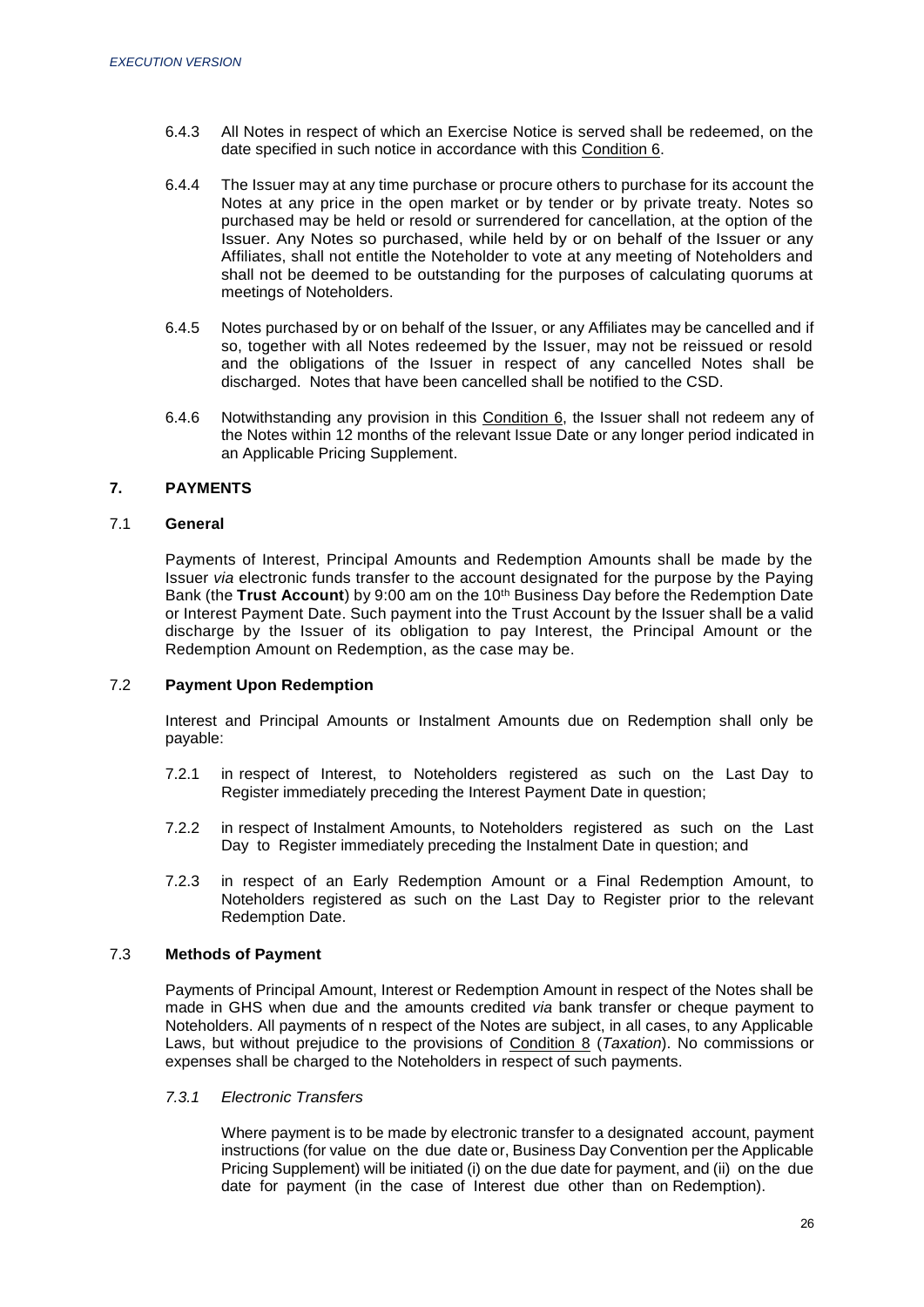## *7.3.2 Payment by Cheque*

- 7.3.2.1 Payments may be made by cheque mailed to the Noteholder's address in the Register if it does not have a bank account, as indicated by the Noteholder on the application form.
- 7.3.2.2 Cheques shall be drawn on the Note Trustee and issued by the Note Trustee. Payment of cheques shall be a valid discharge by the Note Trustee of the obligation upon it to pay Interest, Principal Amounts and Redemption Amounts, as the case may be.
- 7.3.2.3 Cheques shall be made payable to the order of (i) the registered Noteholder or (ii) such other person as may have been notified in writing to the Note Trustee by the registered Noteholder (accompanied by the address of that person and such proof of authority as the Issuer or the Note Trustee may require) not later than the Last Day to Register in respect of the relevant Interest Payment Date or Redemption Date, as the case may be.
- 7.3.2.4 Cheques shall be dated with the relevant Interest Payment Date or Redemption Date, as the case may be, and shall therefore be payable on that date.
- 7.3.2.5 Cheques shall be posted to the Noteholder entitled thereto or such person notified by the Noteholder to the Note Trustee in terms of Condition 7.3.2.3:
	- (a) in the case of Interest, a Business Day before the relevant Interest Payment Date;
	- (b) in the case of Instalment Amount, a Business Day before the relevant Instalment Date; or
	- (c) in the case of Early Redemption Amounts or Final Redemption Amounts, a Business Day before the relevant Redemption Date.
- 7.3.2.6 Cheques shall be posted by registered post, provided that neither the Issuer nor its agents shall be responsible for any loss in transmission and the postal authorities shall be deemed to be the agent of the Noteholders for the purposes of all cheques posted in terms of this Condition 7.
- 7.3.2.7 If written notice of the intention to collect a cheque is given to the Note Trustee at least 15 Business Days before the relevant Interest Payment Date or Redemption Date, the cheque shall be available for collection by the Noteholder or other person entitled pursuant to Condition 7.3.2.3 at the office of the Note Trustee:
	- (a) in the case of Interest, on the relevant Interest Payment Date;
	- (b) in the case of Instalment Amount, on the relevant Instalment Date; or
	- (c) in the case of an Early Redemption or a Final Redemption, on the relevant Redemption Date.
- 7.3.2.8 If a cheque is not collected within 2 Business Days of the date for collection set forth in Condition 7.3.2.7 above, the cheque shall be posted to the Noteholder or other person entitled thereto at his/her/its address set out in the Register (or to such other address as may have been notified in writing to the Note Trustee not later than the relevant Last Day to Register).

# 7.4 **Partial Payments**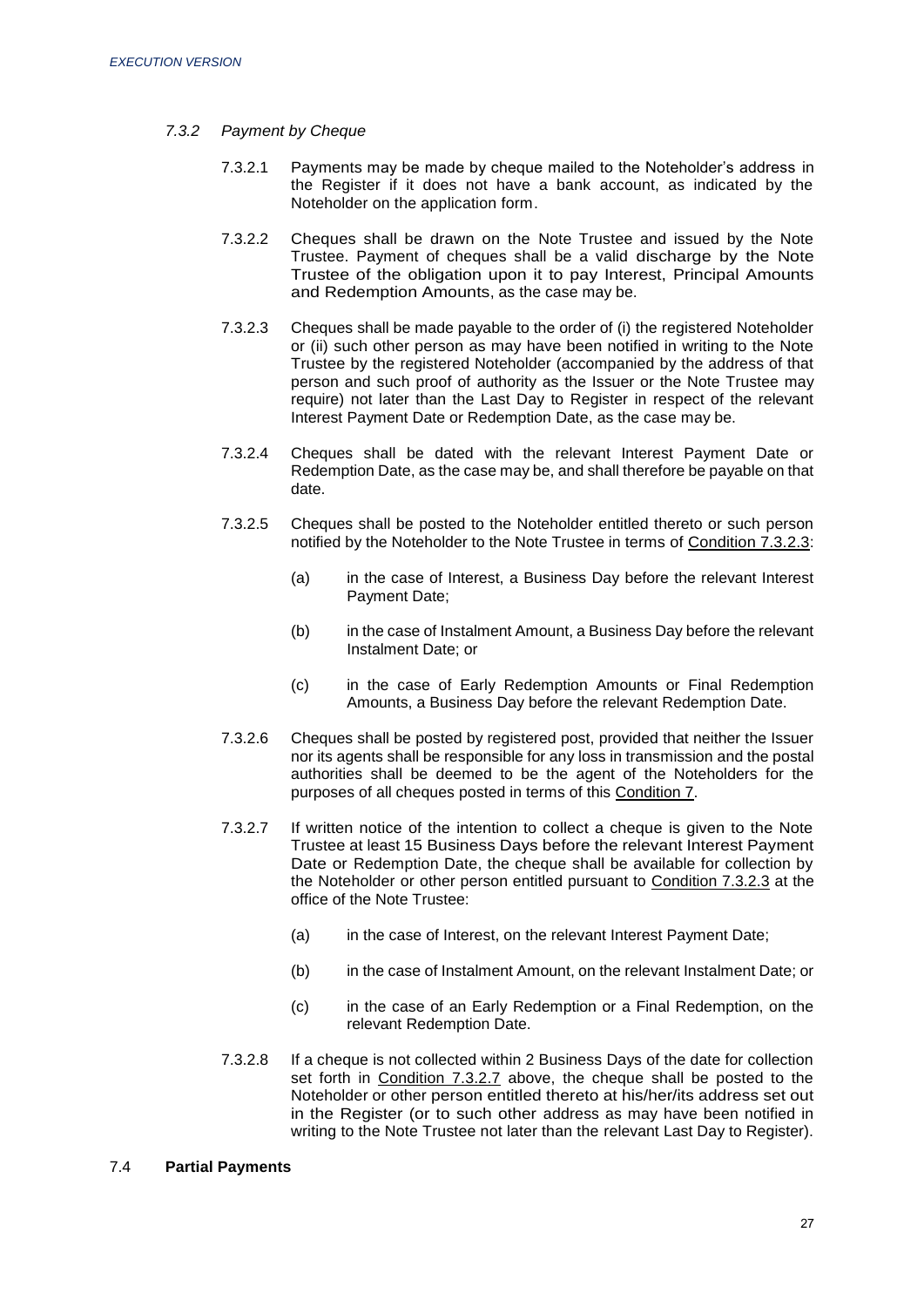If at any time a partial payment of Principal Amount, Interest or Instalment Amount is made in respect of any Note, the CSD shall endorse the Register with a statement indicating the amount and date of such payment.

## 7.5 **Unclaimed Payments**

The Issuer shall submit a report of any unclaimed payments of Principal Amounts and Interest to the SEC on an annual basis.

## **8. TAXATION**

All payments of Interest made by the Issuer to the Noteholders in respect of the Notes will be subject to withholding tax under the Income Tax Act except where the Noteholder is exempt under Applicable Laws. The Issuer shall not be required to gross up any interest payments on account of any reduction resulting from withholding tax.

## **9. PRESCRIPTION**

Claims against the Issuer for payment of Principal Amount, Interest or Instalment Amount in respect of the Notes, shall become void unless presented for payment within 6 years from the date on which such payment first becomes due.

## **10. MEETINGS OF NOTEHOLDERS, AMENDMENT, MODIFICATION, WAIVER AND SUBSTITUTION**

## 10.1 **Meetings of Noteholders**

- 10.1.1 The Trust Agreement contains provisions for convening meetings of Noteholders to consider any matter affecting their interests, including the modification of these Conditions and the Trust Agreement. Noteholder meetings may be convened by the Issuer or by the Note Trustee and shall be convened by the Issuer or the Note Trustee if so requested in writing by the Noteholders holding not less than 51% in aggregate of the total Principal Amount of the Notes then outstanding.
- 10.1.2 The quorum at any such meeting for passing a Special Resolution shall be as stated in the Trust Agreement.
- 10.1.3 A decision to:
	- (a) amend the Maturity Dates or Redemption of any of the Notes, any Interest Payment Date or Instalment Date on the Notes;
	- (b) reduce or cancel the Instalment Amount or the Principal Amount of, or any premium payable on Redemption of, the Notes;
	- (c) reduce the Interest Rate/s in respect of the Notes or to vary the method or basis of calculating the amount of Interest, Interest Rate/s or the basis for calculating any Interest in respect of the Notes;
	- (d) if a Minimum Interest Rate and/or a Maximum Interest Rate is shown hereon, reduce any such Minimum and/or Maximum;
	- (e) enforce any provision of the Notes or call the Notes;
	- (f) vary any method of, or basis for, calculating the Redemption Amount;
	- (g) vary the Currency or Currencies of payment of the Notes; or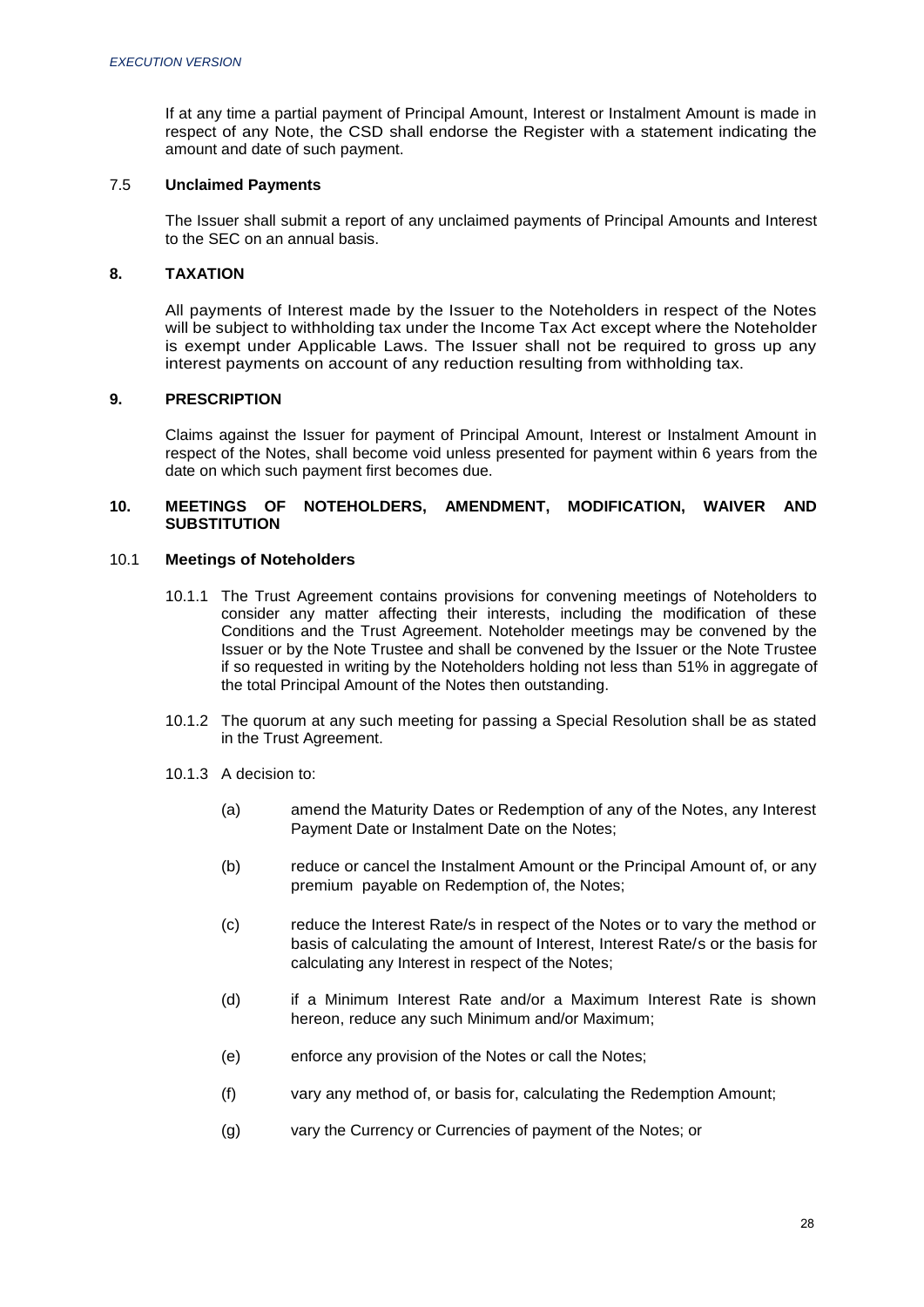(h) modify the provisions concerning the quorum required at any meeting of Noteholders or any adjournment of such meeting or the majority required to pass the Special Resolution,

may only be taken following approval by a Special Resolution.

10.1.4 Any Special Resolution duly passed shall be binding on Noteholders (whether or not they were present at the meeting at which such resolution was passed).

## 10.2 **Modifications & Waiver**

- 10.2.1 The Note Trustee may agree, without the consent of the Noteholders, to effect:
	- (a) any modification of any provision of the Trust Agreement or the Notes (including these Conditions) which is of a minor nature or is made to correct a manifest error in the opinion of the Note Trustee, provided that such modification is not prejudicial to the interests of the Noteholders; and
	- (b) any other modification and any waiver or authorisation of any breach or proposed breach of any provision of these Conditions or the Trust Agreement which are in the opinion of the Note Trustee, not materially prejudicial to the interests of the Noteholders, provided that no such modification shall be permitted unless an opinion of legal counsel is delivered to the Note Trustee to the effect that the Noteholders will be subject to Ghana tax on the same amount and in the same manner and at the same times as would have been the case if such modification had not occurred.
- 10.2.2 The Note Trustee may take into account, among other things, any confirmation from the rating agencies that the then current ratings of the relevant Notes would not be adversely affected in considering whether any such modification, waiver or authorisation would be materially prejudicial to the interests of the Noteholders.
- 10.2.3 Any such modification, waiver or authorisation may be given or made on such terms and subject to such conditions as the Note Trustee may in its sole discretion determine and shall be binding on the Noteholders and, unless the Note Trustee otherwise agrees, the Note Trustee shall cause such modification to be notified to the Noteholders within 5 business days after modification, provided that the Note Trustee shall not exercise any powers conferred upon it by this Condition 10 in contravention of any express direction by a Special Resolution or a request in writing made by the Noteholders of not less than 51% in aggregate Principal Amount of the affected Notes then outstanding (provided that no such direction or request shall affect any authorisation, waiver or determination previously given or made).

## 10.3 **Substitutions**

- 10.3.1 The Note Trustee may, without the consent of the Noteholders, agree on such terms as it may specify to the substitution of the Issuer's successor in business where the substitution of the Issuer is as a result of a merger, an acquisition, or other form of business combination involving the Issuer.
- 10.3.2 Subject to obtaining the prior consent of the Noteholders, the Note Trustee may agree on such terms as it may specify to the substitution of the Issuer where the Issuer is substituted with its Affiliate in its place as issuer under the Trust Agreement and the Notes.

# **11. NOTICES**

11.1 Notices to Noteholders will be deemed to be validly given if: (i) sent by first-class mail (airmail if overseas) to them (or, in the case of joint holders, to the first-named in the Register) at their respective addresses as recorded in the Register; or (ii) published in a newspaper of general circulation in Ghana and approved by the Note Trustee. Each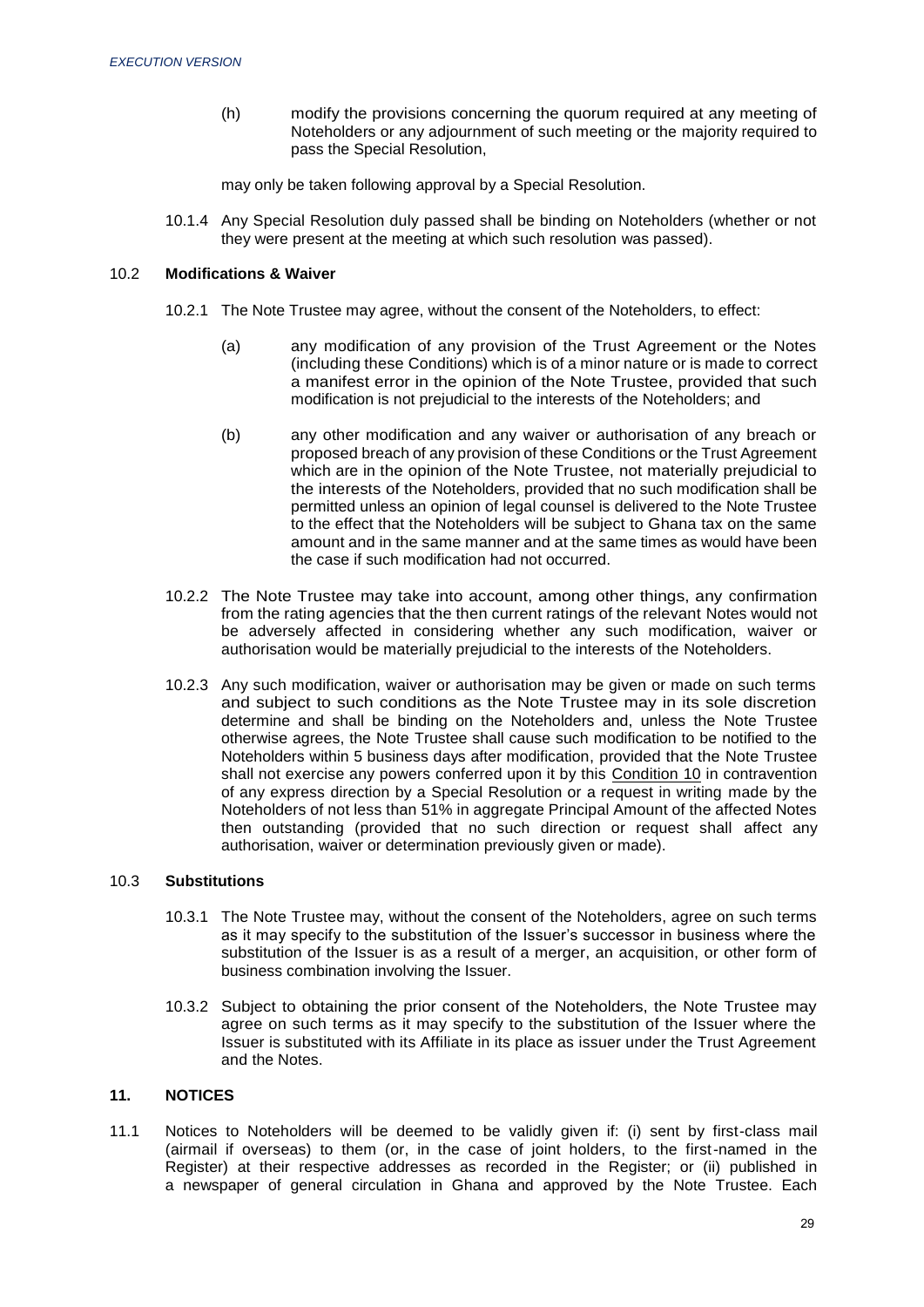such notice shall be deemed to have been validly given on the  $10<sup>th</sup>$  Business Day after the date of postage.

- 11.2 Notices to the Issuer will be deemed to be validly given if delivered to the Issuer at its registered address and clearly marked on their exterior "*Urgent - Attention: Managing Director*" (or at such other address and for such other attention as may have been notified to the holders in accordance with Condition 11.1). Such notices will be deemed to have been validly given at the opening of business on the next Business Day on which the Issuer's registered address is open for business.
- 11.3 Notices to the Note Trustee will be deemed to have been validly given if delivered to the registered office of the Note Trustee and clearly marked on their exterior "*Urgent - Attention: Head, Custody Services, Unibank (Ghana) Limited"*

# **12. FURTHER ISSUES**

The Issuer may from time to time, without the consent of the Noteholders and in accordance with the Trust Agreement, create and issue further securities ranking *pari passu* with the Notes or a Series or Tranche in all respects (except for Interest, the first Interest Payment Date or the first Instalment Date and Issue Date) and so that such further issues shall be consolidated and form a single series with the outstanding Notes. References in these Conditions to the Notes include (unless the context requires otherwise) any other securities issued pursuant to this Condition 12. Any such other securities shall be constituted by an addendum to the Trust Agreement.

# **13. ENFORCEMENT**

- 13.1 At any time after the Notes become due and payable, the Note Trustee may, at its discretion and without further notice, institute such proceedings against the Issuer as it may think fit to enforce the terms of the Trust Agreement and the Notes, but it need not take any such proceedings unless:
	- (a) it shall have been so directed by a Special Resolution; and
	- (b) it shall have been indemnified to its satisfaction.
- 13.2 No Noteholder may proceed directly against the Issuer unless the Note Trustee, having become bound so to proceed, fails to do so within a reasonable time and such failure is continuing.

# **14. INDEMNIFICATION OF THE NOTE TRUSTEE**

- 14.1 The Trust Agreement contains provisions for the indemnification of the Note Trustee and for its relief from responsibility in certain circumstances. Subject to the fiduciary obligations of the Note Trustee to the Noteholders, the Note Trustee may enter into business transactions with the Issuer and any entity related to the Issuer without accounting for any profit. The Note Trustee is not responsible for the validity, sufficiency or enforceability of the Trust Agreement or the Notes, nor is the Note Trustee obliged to take any action unless indemnified and/or secured to its satisfaction. The Note Trustee is also entitled to be paid its costs and expenses in priority to the claims of the Noteholders.
- 14.2 In the exercise of its powers and discretion under these Conditions and the Trust Agreement (including but not limited to those referred to in this Condition 14), the Note Trustee will have regard to the interests of the Noteholders as a class and will not be responsible for any consequence of such exercise for individual Noteholders of Notes as a result of such Noteholders being connected in any way with a particular territory or otherwise, and the Note Trustee shall not be entitled to require, nor shall any Noteholder be entitled to claim, from the Issuer, any indemnification or payment in respect of any tax consequence of any such exercise upon individual Noteholders.

# **15. GOVERNING LAW AND JURISDICTION**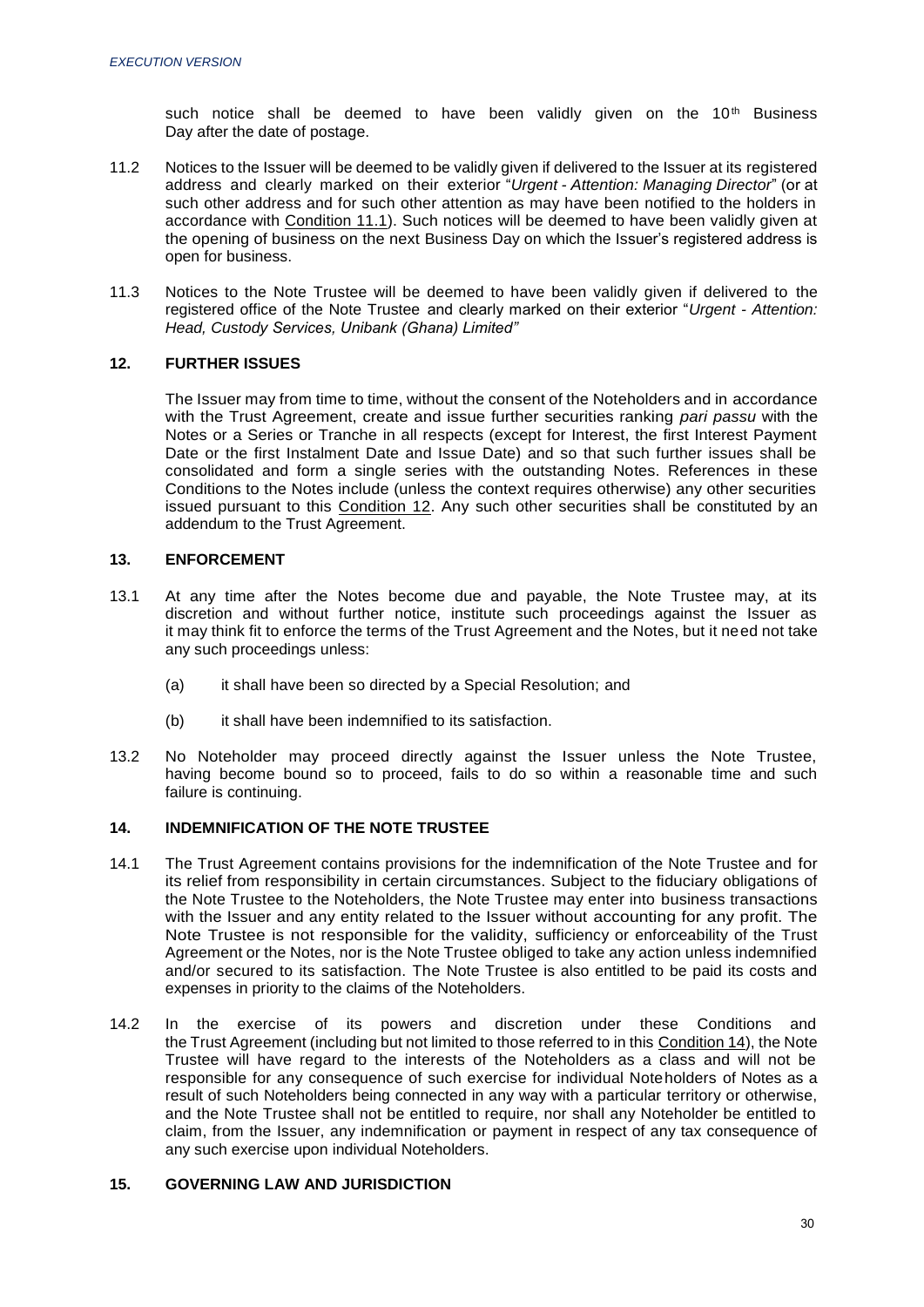- 15.1 The Notes and the Trust Agreement are governed by, and shall be construed in accordance with Ghanaian law.
- 15.2 The courts of Ghana shall have exclusive jurisdiction to hear and determine any suit, action or proceedings, and to settle any disputes, which may arise out of or in connection with the Notes or the Trust Agreement.

# **16. EVENTS OF DEFAULT**

The Note Trustee may (at its discretion) or shall (if so directed by a Special Resolution) (subject in each case to being indemnified and/or secured to its satisfaction) give notice to the Issuer specifying any affected Notes and that such Notes are immediately due and repayable in the Principal Amount together with accrued interest if, in the case of the Notes, any of the following Events of Default occurs:

- (a) *Non-payment*: the Issuer fails to pay the Principal Amount or the Instalment Amount of any of the Notes when the same becomes due and payable either at the Maturity Date, at the Instalment Date, upon Redemption, by declaration or otherwise, or the Issuer is in default with respect to the payment of Interest or Additional Amounts on any of such Notes and such default in respect of Principal Amount, Instalment Amount, Interest or Additional Amounts continues for a period of 5 Business Days;
- (b) *Breach of Other Obligations*: the Issuer is in default in the performance, or is otherwise in breach, of any warranty, covenant, obligation, undertaking or other agreement under the Notes or the Trust Agreement (other than a default or breach elsewhere specifically dealt with in this Condition 16(b)) and such default or breach (if capable of remedy) is not remedied within 60 calendar days (or such longer period as the Note Trustee may in its sole discretion determine) after notice thereof has been given to the Issuer and, if applicable, by the Note Trustee;
- (c) *Insolvency*:
	- (i) any Person shall have instituted a proceeding or entered a decree or order for the appointment of a receiver, manager, administrator, liquidator or rehabilitation manager in any insolvency, rehabilitation, readjustment of debt, marshalling of assets and liabilities or similar arrangements involving the Issuer or all or substantially all of their respective assets and such proceeding, decree or order shall not have been vacated or shall have remained in force undischarged or unstayed for a period of 60 Business Days; or
	- (ii) the Issuer shall institute proceedings under any applicable bankruptcy, insolvency or other similar law now or hereafter in effect to be placed into rehabilitation, adjudicated as bankrupt or shall consent to the filing of a bankruptcy, insolvency or similar proceeding against it or shall file a petition or answer or consent seeking reorganisation under any such law or shall consent to the filing of any such petition, or shall consent to the appointment of a receiver, manager, administrator, liquidator, rehabilitation manager or trustee or assignee in bankruptcy or liquidation of the Issuer or in respect of its property, or shall make an assignment for the benefit of its creditors or shall otherwise be unable or admit its inability to pay its debts generally as they become due or the Issuer commences proceedings with a view to the general adjustment of its Indebtedness, which event in any such case is (in the sole opinion of the Note Trustee), materially prejudicial to the interests of the Noteholders;
- (d) *Invalidity or Unenforceability*: the Note Trustee is of the opinion determined in its sole discretion that any of following occurrences in this Condition 16(d) is materially prejudicial to the interests of the Noteholders:
	- (i) the validity of the Notes or the Trust Agreement is contested by the Issuer;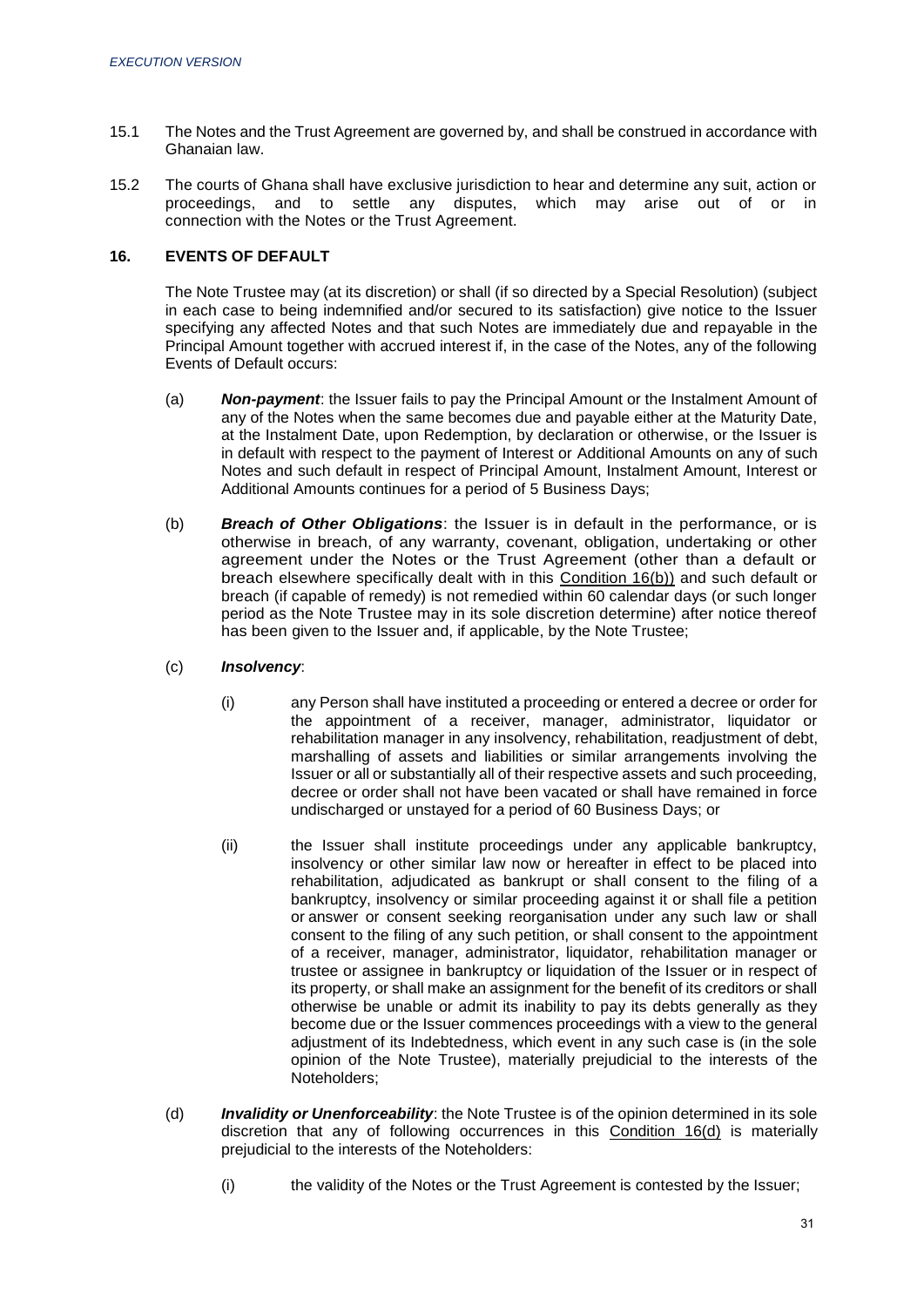- (ii) it is or becomes unlawful for the Issuer to perform or comply with all or any of its obligations set out in the Notes or the Trust Agreement; or
- (iii) the Issuer shall deny all or any of its obligations set out in the Notes or the Trust Agreement (whether by a general suspension of payments or a moratorium on the payment of debt or otherwise); or

# (e) *Government Intervention*:

- (i) all or any substantial part of the undertaking, assets and revenues of the Issuer is condemned, seized or otherwise appropriated by any person acting under the authority of any national, regional or local government; or
- (ii) the Issuer is prevented by any such person from exercising normal control over all or any substantial part of its undertaking, assets, revenues and, following the occurrence of any of the events specified in this Condition 16(e), the Note Trustee is of the opinion determined in its sole discretion that such occurrence is materially prejudicial to the interests of the Noteholders.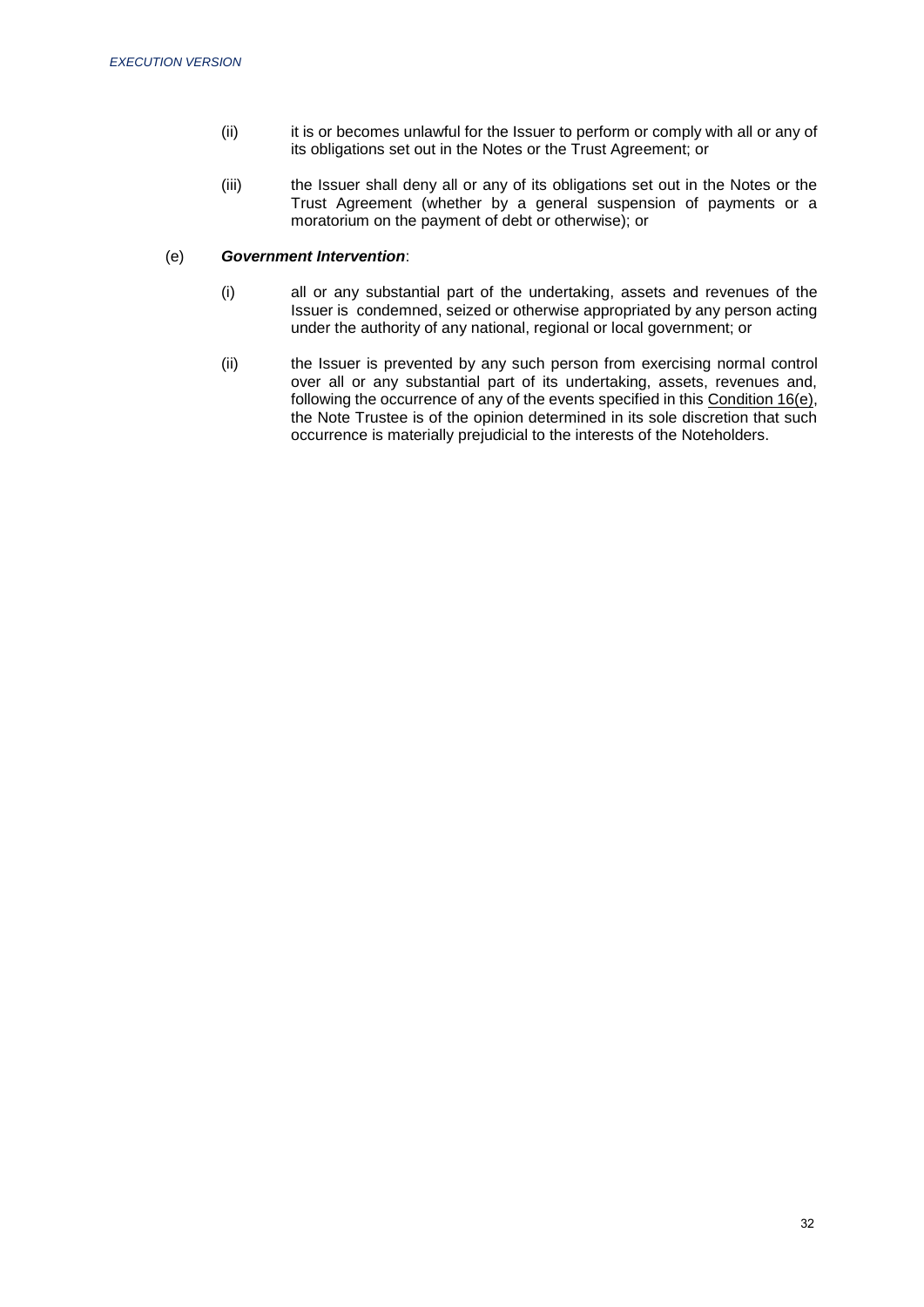# EXHIBIT C

## **FORM OF INSTRUCTIONS TO CSD**

[Date]

Central Securities Depository (Ghana) Limited 4 thFloor, Cedi House, Liberia Road Accra, Ghana

*Attention: Kwame Boa-Amponsem/Faustina Coleman-Forson* Telephone No.: +233 (0)302 689 313/4 Fax No.: +233 (0)302 689 315

# **QUANTUM TERMINALS PLC**

[●] Notes due [●] (the "**Notes**") Series or Tranche [●] issued pursuant to its GHS 140,000,000 Note Programme (the "**Programme**")

Dear Sir/Madam:

We hereby advise you of the captioned issuance of Notes under the Programme and confirm to you the terms and conditions of the Notes as set out in detail in the Applicable Pricing Supplement attached hereto. We authorise and direct you, in accordance with the Agency Agreement dated as of [●], 2017,(i) to prepare and authenticate the Global Note Certificate in respect of the Notes and (ii) liaise with the Depository for their issue. We request you to hold the Global Note Certificate in safe custody for our account until such time as the Trustee has confirmed the receipt on our behalf of the full amount of the subscription moneys for the Notes, namely [currency] [amount], from [name of lead manager] for value [insert settlement date].

Please advise us when you have fulfilled these instructions.

Yours sincerely,

# **QUANTUM TERMINALS PLC**

By: --------------------------------------------------------

Name: --------------------------------------------------------

Title: --------------------------------------------------------